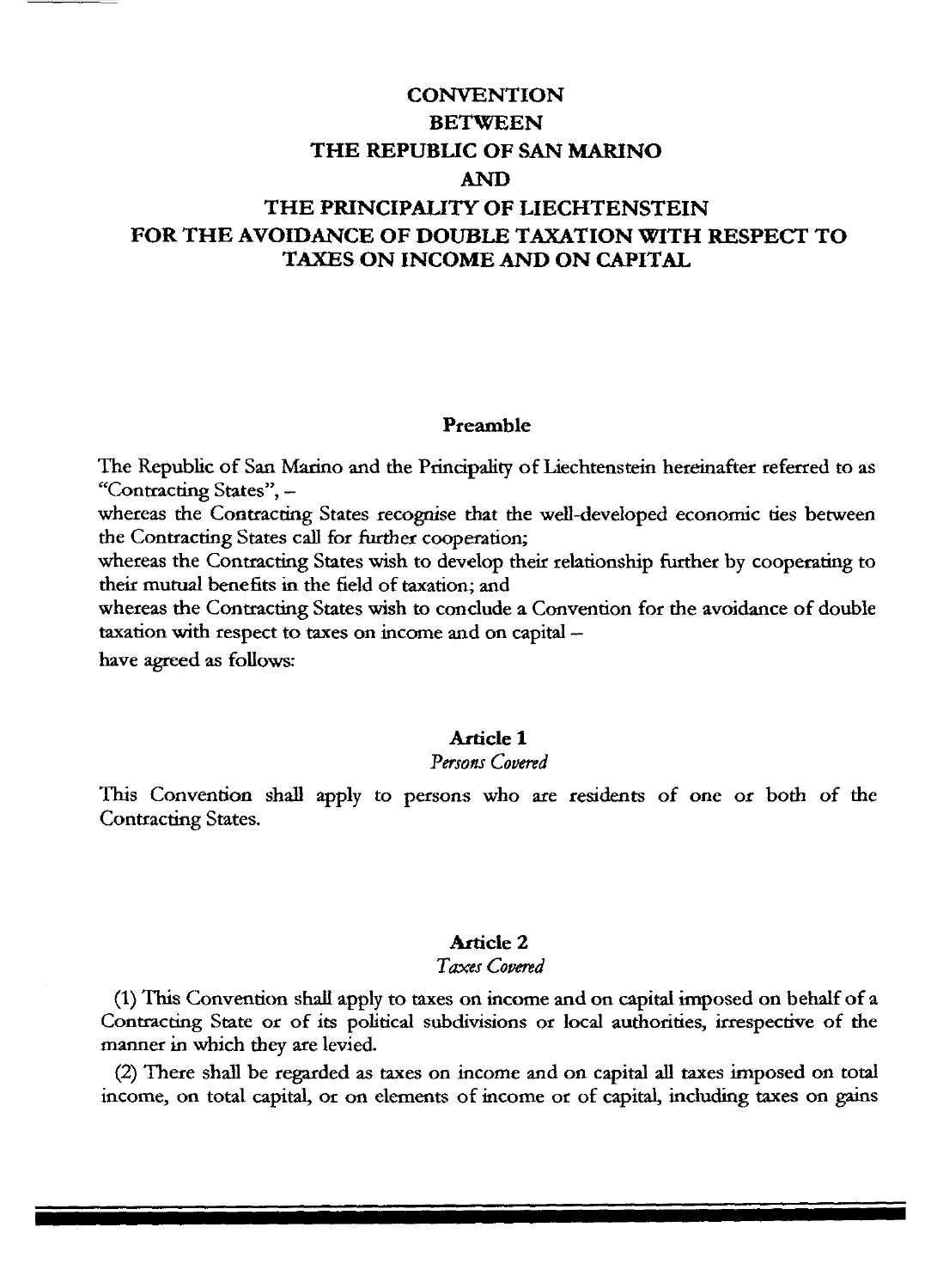from the alienation of movable or immovable property, taxes on the total amounts of wages or salaries paid by enterprises, as well as taxes on capital appreciation.

 $(3)$  The existing taxes to which this Convention shall apply are in particular:

a) in tbe Principality of Liechtenstein:

- aa) the personal income tax (Erwerbssteuer);
- bb) the corporate income tax (Ertragssteuer);
- cc) tbe corporation taxes (Gesellschaftssteuem);
- dd) the real estate capital gains tax (Grundstücksgewinnsteuer);
- ee) the wealth tax (Vermögenssteuer); and
- ff) tbe coupon tax (Couponsteuer);

(hereinafter referred to as "Liechtenstein tax");

- b)in tbe Republic of San Marino
	- aa) the general income tax which is levied

on individuals;

on bodies corporate and proprietorships

even if collected through a withholding tax

(hereinafter referred to as "San Marino tax");

(4) This Convention shall apply also to any identical or substantially similar taxes tbat are imposed after tbe date of signature of this Convention in addition to, or in pIace of, tbe existing taxes. The competent authorities of the Contracting States shall notify each other of any significant changes tbat bave been made in tbeir tax laws.

# **Article** 3

# *General Definitions*

- $(1)$  For the purposes of this Convention, unless the context otherwise requires:
- a) the terms "a Contracting State" and "tbe otber Contracting State" mean tbe Principality of Liechtenstein or the Republic of San Marino as the context requires;
- b) tbe term "Liechtenstein" means tbe Principality of Liechtenstein, and, when used in a geographical sense, tbe area in which tbe tax Iaws of tbe Principality of Liechtenstein apply;
- c) tbe term «San Marino" means tbe Republic of San Marino, and, when used in a geographical sense, tbe territory of tbe Republic of San Marino, including any other area within which tbe Republic of San Marino, in accordance witb intemational law, exercises sovereign rights or jurisdiction;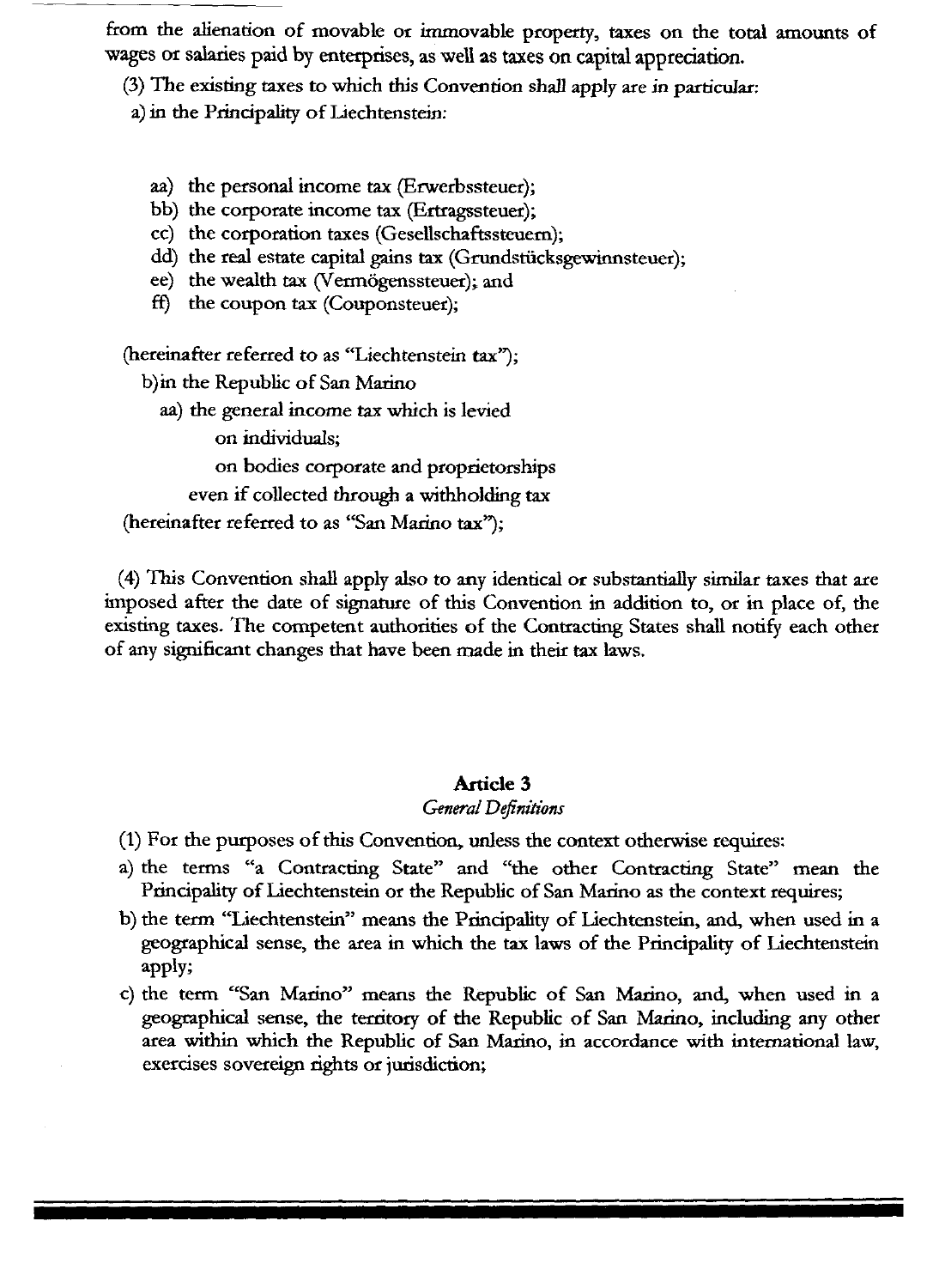- d) the term "person" includes individuals, companies, dormant inheritances and any other body of persons;
- e) tbe tenn "company" means any body eorporate, as well as entities and special asset endowments that are treated as a body corporate for tax purposes;
- f) the tenn "enterprise" applies to the carrying on of any business;
- g) the tenns "enterprise of a Contracting State" and "enterprise of the other Contracting State" mean respectively an enterprise carried on by a resident of a Contracting State and an enterprise carried on by a resident of the other Contracting State;
- h) the term "international traffic" means any transport by a ship or aircraft operated by an enterprise that has its pIace of effective management in a Contracting State, except when the ship or aircraft is operated solely between places in the other Contracting State;
- i) the term "competent authority" means:
	- aa) in Liechtenstein: the Government of the Principality Liechtenstein or its authorised representative;
	- bb) in San Marino: the Ministry of Finance
- j) the term "national", in relation to a Contracting State, means:
	- aa) any individuaI possessing the nationality or citizenship of that Contracting State; and
	- bb) any person other than an individual deriving its status as such from the laws in force in that Contracting State;
- k) the tenn "business" includes the performance of professional services and of other activities of an independent character.

(2) As regards the application of this Convention at any time by a Contracting State, any tenn not defined therein shall, unless the context otherwise requires, have the meaning that it has at that time under the law of that State for the purposes of the taxes to which this Convention applies, any meaning under the applicable tax laws of that State prevailing over a meaning given to the term under other laws of that State.

### Article 4

#### *Resident*

(1) For the purposes of this Convention, the term "resident of a Contracting State" means any person who, under the Iaws of that State, is liabie to tax therein by reason of bis domicile, residence, place of management, place of incorporation or establishment or any other criterion of a similar nature, and also includes that State and any political subdivision or IocaI authority thereof. This term, however, does not include any person who is liabie to tax in that State in respect only of income from sources in that State or capital situated therein.

(2) Where by reason of the provisions of paragraph 1 an individuaI is a resident of both Contracting States, then bis status shall be determined as follows: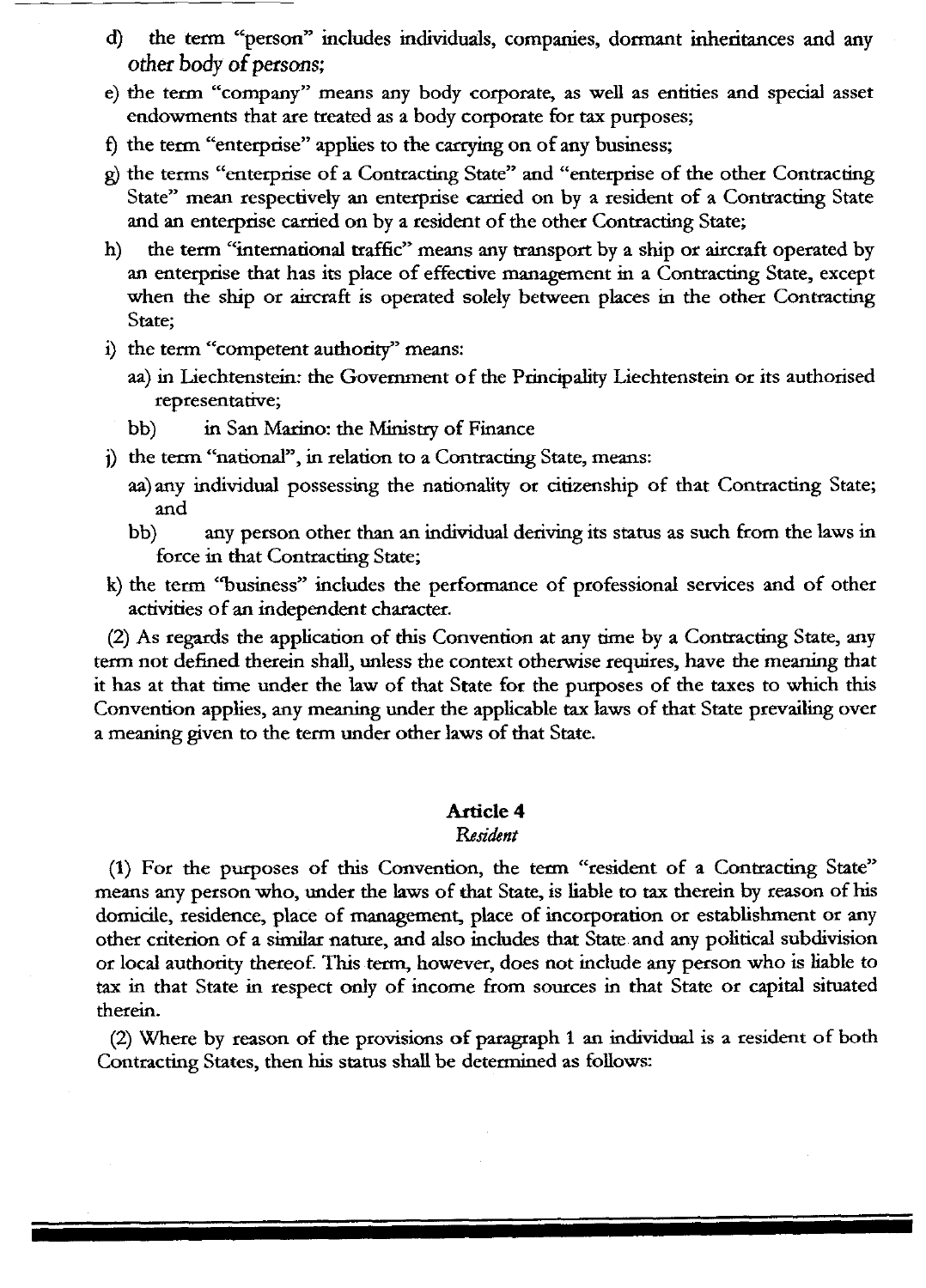- a) he shall be deemed to be a resident ooly of the State in which he has a permanent home available to him; if he has a permanent home available to him in both States, he shall be deemed to be a resident only of the State with which his personal and economic relations are closer (centre of vital interests);
- b) if the State in which he has his centre of vital interests cannot be determined, or if he has not a permanent home available to him in either State, he shall be deemed to be a resident only of the State in which he has an habitual abode;
- c) if he has an habituaI abode in both States or in neither of them, he shall be deemed to be a resident only of the State of which he is a national;
- d) if he is a national of both States or of neither of them, the competent authorities of the Contracting States shall settle the question by mutual agreement.

(3) Where by reason of the provisions of paragraph 1 a person other than an individuai is a resident of botb Contracting States, then it shall be deemed to be a resident only of the State in which its pIace of effective management is situated.

## **Article 5**

#### *Permanent Establishment*

(1) For the purposes of this Convention, tbe term "permanent establishment" means a fixed place of business through which the business of an enterprise is wholly or partly carried on.

(2) Tbe term "permanent establishment" includes especially:

- a) a pIace of management;
- b) a branch;
- c) an office;
- d) a factory;
- e) a workshop; and

f) a mine, an oil or gas well. a quatty or any other pIace of extraction of natural resources.

(3) A building site or construction or installation project constitutes a permanent establishment only if it lasts more than twelve months.

(4) Notwithstanding the preceding provisions of this Article, tbe term "permanent establishment" shall be deemed not to include:

- a) the use of facilities solely for tbe purpose of storage, display or delivery of goods or merchandise belonging to the enterprise;
- b) the maintenance of a stock of goods or merchandise belonging to the enterprise solely for the purpose of storage, display or delivery;
- c) tbe maintenance of a stock of goods or merchandise belonging to the enterprise solely for the purpose of processing by another enterprise;
- d) the maintenance of a fixed place of business solely for the purpose of purchasing goods or merchandise or of collecting information, for the enterprise;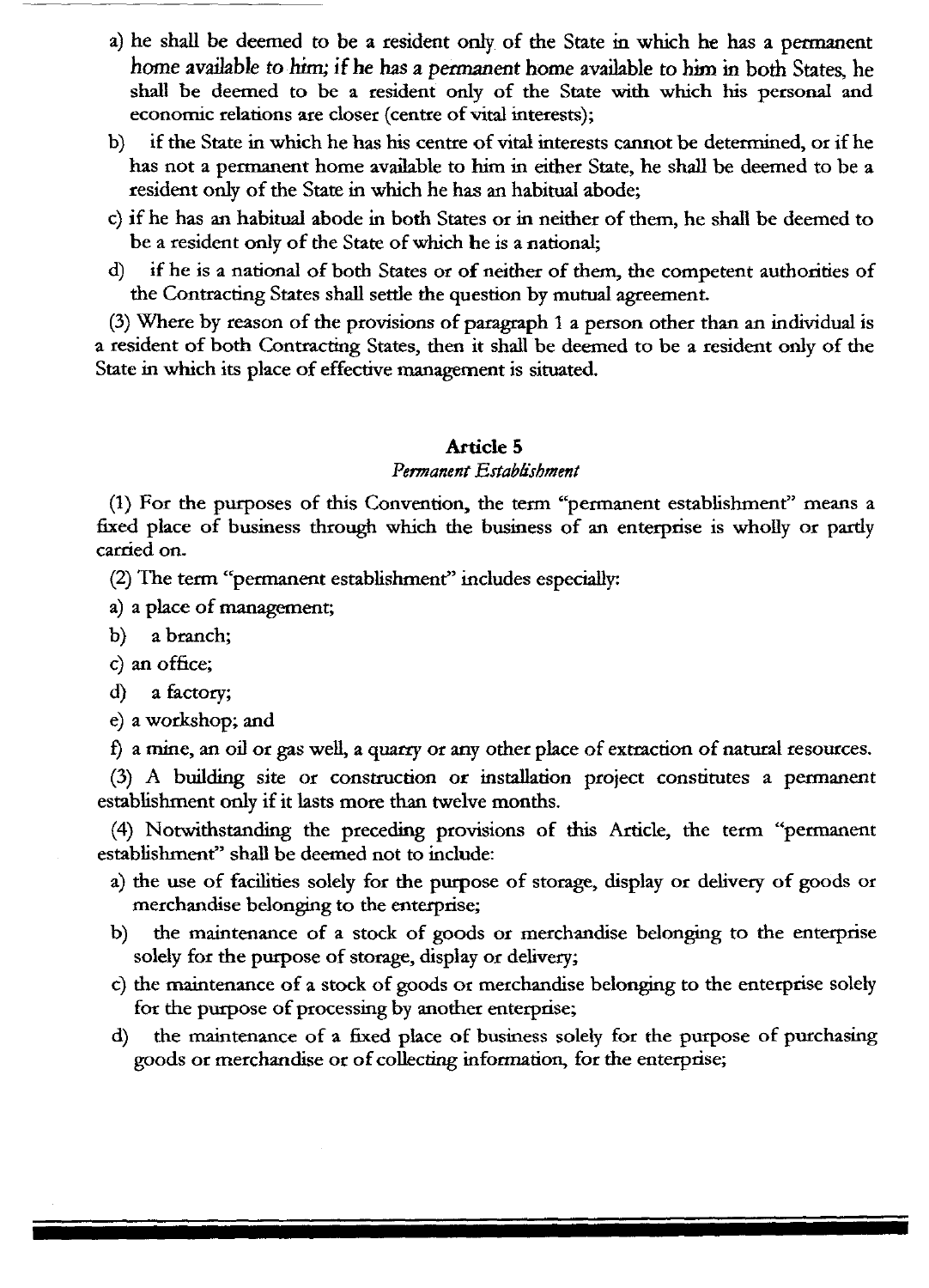- e) the maintenance of a fixed place of business solely for the purpose of carrying on, for the enterprise, any other acrivity of a preparatory or auxiliary character;
- f) tbe rnaintenance of a fixed pIace of business solely for any cornbinarion of acriviries mentioned in subparagraphs a) to e), provided that the overall activity of the fixed piace of business resulting trom this combination is of a preparatory or auxiliary character.

(5) Notwithstanding tbe preceding provisions of this Article, an insurance enterprise of a Contracting State shall, except in regard to re-insurance, be deemed to have a permanent establishment in the other Contracting State if it collects premiums in the area of that State or insures risks situated therein tbrough a person other than an agent ofindependent status to whom paragraph 6 applies.

(6) An enterprise shall not be deemed to have a permanent establishment in a Contracting State merely because it carries on business in that State through a broker, general commission agent or any otber agent of an independent status, provided that such persons are acting in the ordinary course of their business.

(1) The fact that a company which is a resident of a Conttacting State conttols or is conttolled by a company which is a resident of the other Contracting State, or which carries on business in that otber State (whether tbrough a permanent establishment or otberwise), shall not of itself constitute either company a permanent establishment of tbe other.

#### Article 6

#### *Incomefrom Immovable Properf}*

(1) Incorne derived by a resident of a Contracting State from immovabIe property (including income from agriculture or forestry) situated in the other Contracting State may be taxed in that other State.

(2) The term "immovabie property" shall have the meaning which it has under the Iaw of the Contracting State in which the property in question is situated. The term shall in any case include property accessory to immovabie property, livestock and equipment used in agriculture and forestty, rights to which tbe provisions of general law respecting Ianded property apply, usufruct of immovable property and rights to variable or fixed payments as consideration for the working of, or the right to work, mineral deposits, sources and other natural resources; ships, boats and aircraft shall not be regarded as immovable property.

(3) The provisions of paragraph 1 shall appIy to income derived trom tbe direet use, letting, or use in any other form of immovable property.

(4) The provisions of paragraphs 1 and 3 shall also apply to the income from immovable property of an enterprise.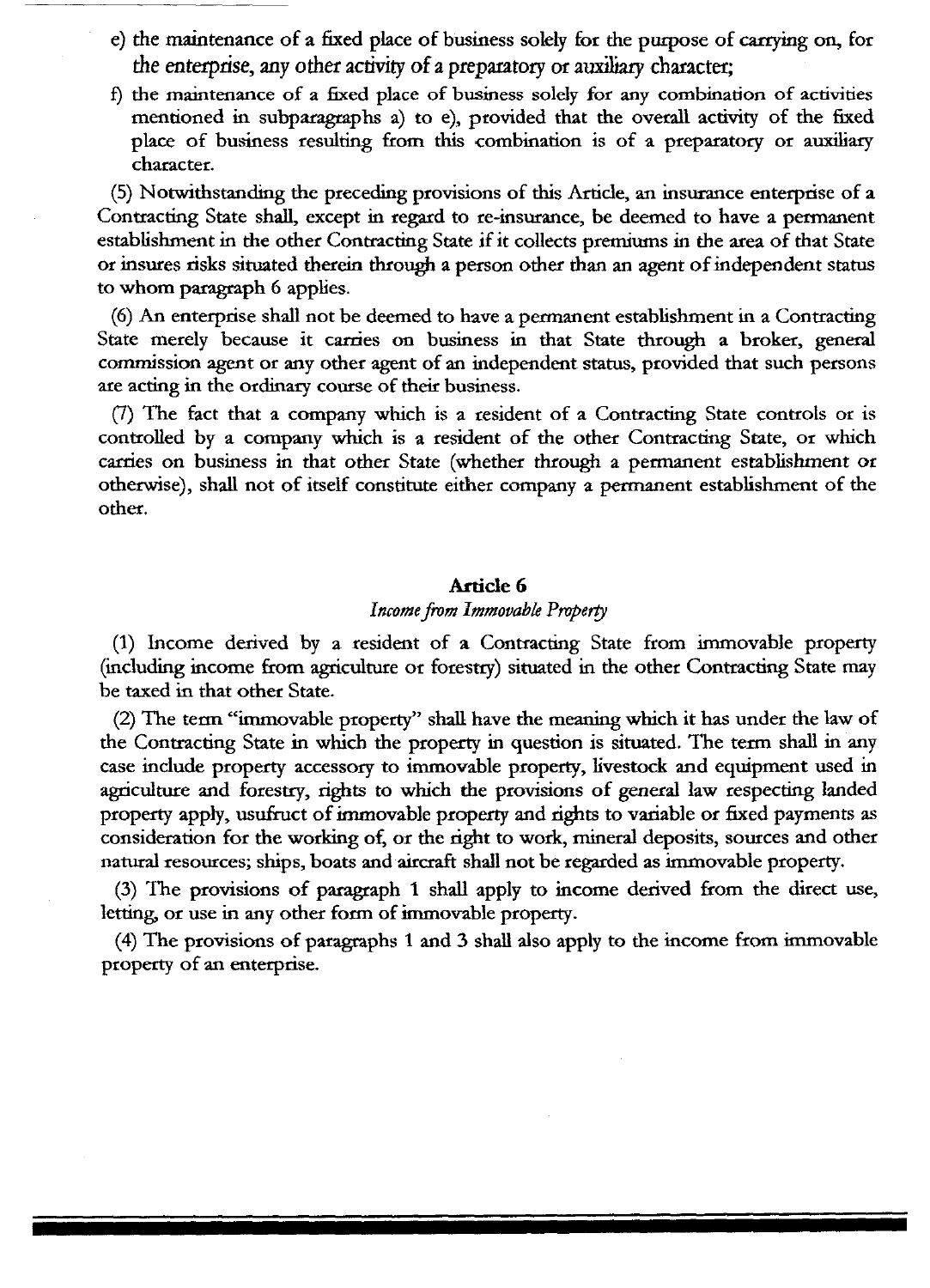### **Artide 7**

### *Business Profils*

(1) The profits of an enterprise of a Contracting State shall be taxabie only in that State unIess the enterprise carries on business in the other Contracting State through a permanent establishment situated therein. If the enterprise carries on business as aforesaid, the profits of the enterprise may be taxed in the other State but only so much of them as is attributabie to that permanent establishment.

(2) Subject to the provisions of paragraph 3, where an enterprise of a Contracting State carries on business in the other Contracting State through a permanent establishment situated therein, there shall in each Contracting State be attributed to that permanent establishment the profits which it might be expected to make if it were a distinct and separate enterprise engaged in the same or similar activities under the same or similar conditions and dealing wholly independently with the enterprise of which it is a permanent establishment.

(3) In determining the protits of a permanent establishment, there shall be allowed as deductions expenses which are incurred for the purposes of the permanent establishment, including executive and general administrative expenses so incurred, whether in the State in which the permanent establishment is situated or elsewhere.

(4) lnsofar as it has been customary in a Contracting State to determine the profits to be attributed to a permanent establishment on the basis of an apportionment of the totaI protits of the enterprise to its various parts, nothing in paragraph 2 shall preclude that Contracting State from determining the profits to be taxed by such an apportionment as may be customary; the method of apportionment adopted shall, however, be such that the result shall be in accordance with the principles contained in this Article.

(5) No protits shall be attributed to a permanent establishment by reason of the mere purchase by that permanent establishment of goods or merchandise for the enterprise.

(6) For the purposes of the preceding paragraphs, the protits to be attributed to the permanent establishment shall be determined by the same method year by year unless there is good and sufficient reason to the contrary.

(J) Where protits indude iterns ofincome which are dealt with separately in other Articles of this Convention, then the provisions of those Articles shall not be affected by the provisions of this Article.

#### **Artide 8**

#### *Shipping, In/ond Waterw'!J's Transport ondAir Tronsport*

(1) Protits from the operation of ships or aircraft in intemational traftic shall be taxable only in the Contracting State in which the place of effective management of the enterprise is situated.

(2) Protits from the operation of boats engaged in iniand waterways transport shall be taxabie only in the Contracting State in which the pIace of effective management of the enterprise is situated.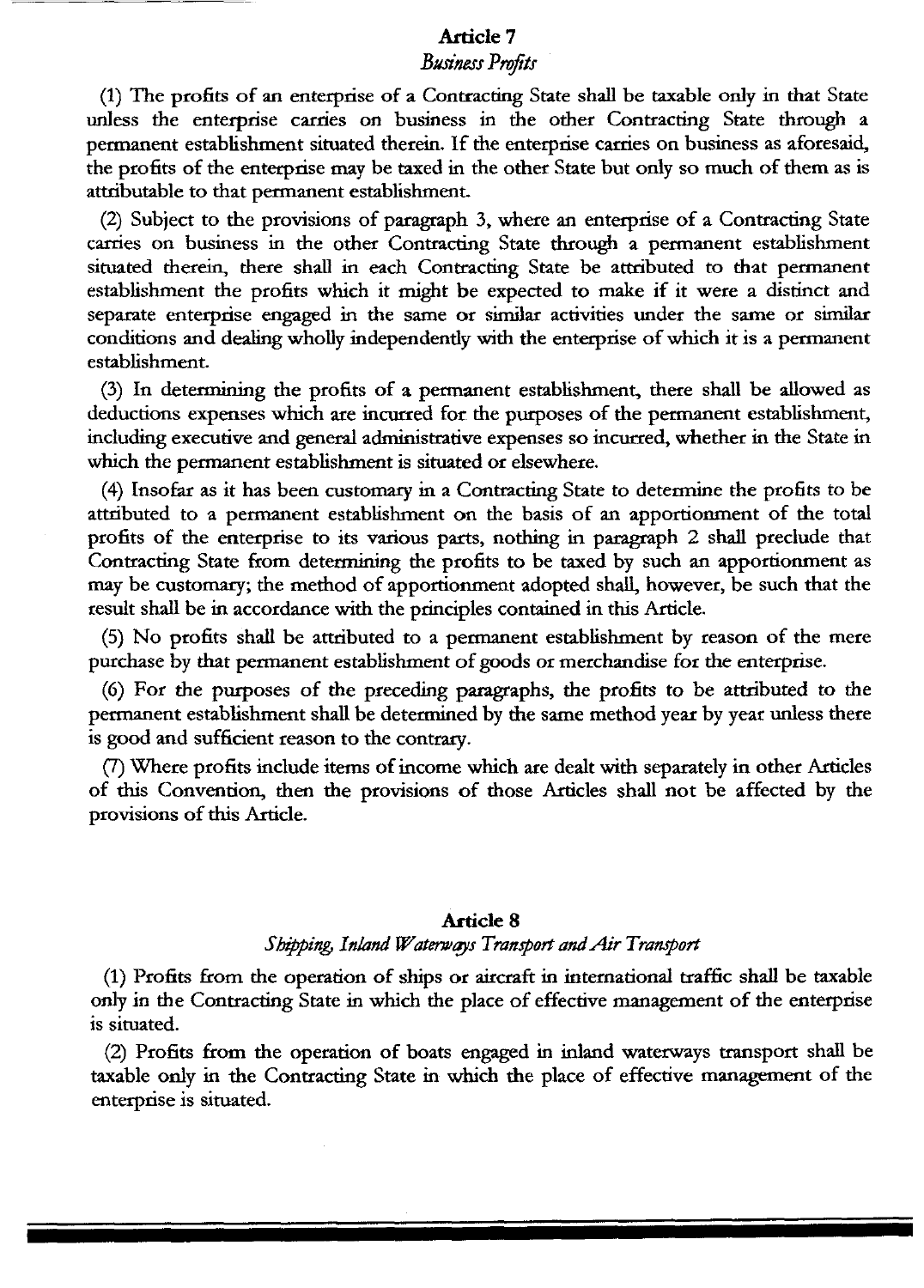(3) lf the pIace of effective management of a shipping enterprise *oe* of an inland waterways transport enterprise is aboard a ship or boat, then it shall be deemed to be situated in the Contracting State in which the home harbour of the ship or boat is situated, or, if there is no such home harbour, in the Contracting State of which the operator of the ship or boat is a resident.

(4) The provisions of pacagcaph 1 shaIl also appIy to pcotits feom the participation in a pool, a joint business or an international operating agency.

# Artic1e 9

### **Associated Enterprises**

(1) Where

- a) an enterprise of a Contracting State participates directly or indirectly in the management, control or capital of an enterprise of the other Contracting State; or
- b) the same persons participate directly or indirectly in the management, control or capital of an enterprise of a Contracting State and an enterprise of the other Contracting State;

and in either case conditions are made or imposed between the two enterprises in their commercial or financial relations which differ from those which would be made between independent enterprises, then any profits which would, but for those conditions, have accrued to one of the enterprises, but, by reason of those conditions, have not so accrued, may be included in the profits of that enterprise and taxed accordingly.

(2) Where a Contracting State includes in the profits of an enterprise of that State - and taxes accordingly – profits on which an enterprise of the other Contracting State has been charged to tax in that other State and the profits so included are profits which would have accrued to the enterprise of the first-mentioned State if the conditions made between the two enterprises had been those which would have been made between independent enterprises, then that othee State shall make an appropriate adjustment to the amount of the tax charged therein on those profits. In determining such adjustment, due regard shall be had to the othee provisions of this Convention and the competent authorities of the Contracting States shall if necessary consult each other.

### Artic1e **10**

#### *Divùlends*

(1) Dividends paid by a company which is a eesident of a Contracting State to a eesident of the other Contracting State may be taxed in that other State.

(2) However, such dividends may also be taxed in the Contracting State of which the company paying the dividends is a resident and according to the laws of that State, but if the beneficial owner of the dividends is a resident of the other Contracting State, the tax so chacged shall not exceed:

a) 0 per cent of the gross amount of the dividends if the beneficial owner is a company (other than a partnership) which at the time of the payment of dividends has held for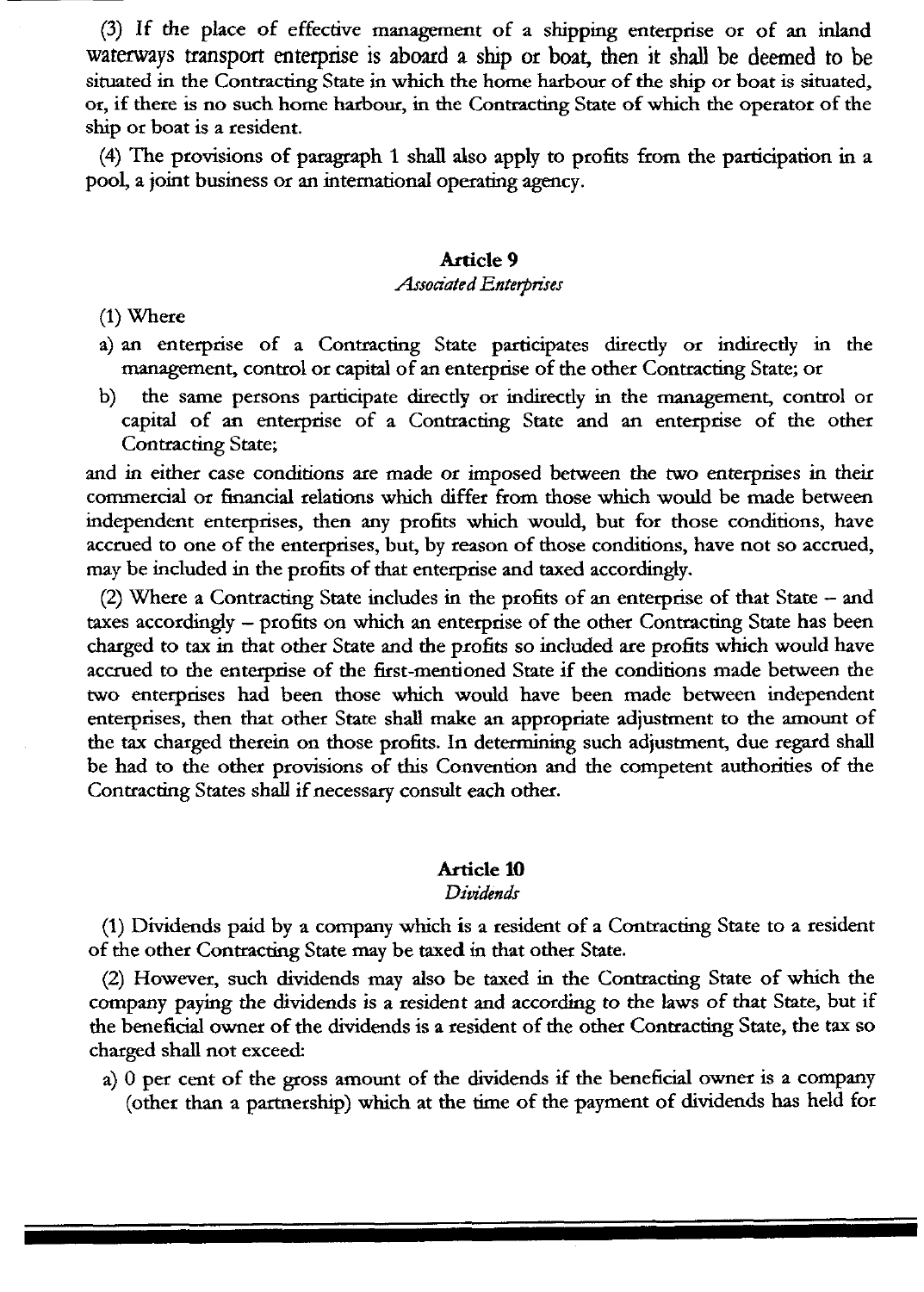an uninterrupted period of 12 months directly at least 10 per cent of the capital of the company paying the dividends;

b) 5 per cent of the gross amount of the dividends in all other cases.

This paragraph shall not affect tbe taxation of tbe company in respect of tbe profits out ofwhich tbe dividends are paid.

(3) The term "dividends" as used in this Artide means income from shares, "jouissance" shares or "jouissance" rights, mining shares, founders' shares or other rights, not being debt-claims, participating in profits, as well as other income which is subjected to the same taxation treatment as income from shares by tbe Iaws of tbe State of which the company making tbe distribution is a resident.

(4) The provisions of paragraphs 1 and 2 shall not apply if tbe beneficiaI owner of tbe dividends, being a resident of a Contracting State, carries on business in the other Contracting State of which tbe company paying tbe dividends is a resident through a permanent establishment situated therein and the holding in respect of which the dividends are paid is effectively connected witb such permanent establishment. In such case tbe provisions of Article 7 shall apply.

(5) Where a company which is a resident of a Contracting State derives profits or income from the other Contracting State, that other State may not impose any tax on the dividends paid by the company, except insofar as such dividends are paid to a resident of that other State or insofar as the holding in respect of which the dividends are paid is effectively connected witb a permanent establishment situated in tbat otber State, nor subject tbe company's undistributed profits to a tax on the company's undistributed profits, even if the dividends paid or the undistributed profits consist wholly or partly of profits or income arising in such other State.

#### **Article 11**

#### *Interest*

(1) Interest arising in a Contracting State and paid to a resident of tbe otber Contracting State shall be taxable only in tbat otber State.

(2) The term "interest" as used in this Artide means income from debt-claims of every kind, whetber or not secured by mortgage and whether or not carrying a right to participate in the debtor's profits, and in particular, income from Government securities and income from bonds or debentures, including premiums and prizes attaching to such securities, bonds or debentures. However, the term "interest" shall not include income referred to in Artide 10. Penalty charges for late payrnent shall not be regarded as interest for tbe purpose of this Article.

(3) The provisions of paragraph 1 shall not apply if tbe beneficiaI owner of tbe interest, being a resident of a Contracting State, carries on business in the other Contracting State in which the interest arises through a permanent establishment situated therein and the debtclaim in respect of which tbe interest is paid is effectively connected witb such permanent establishment. In such case the provisions of Article 7 shall apply.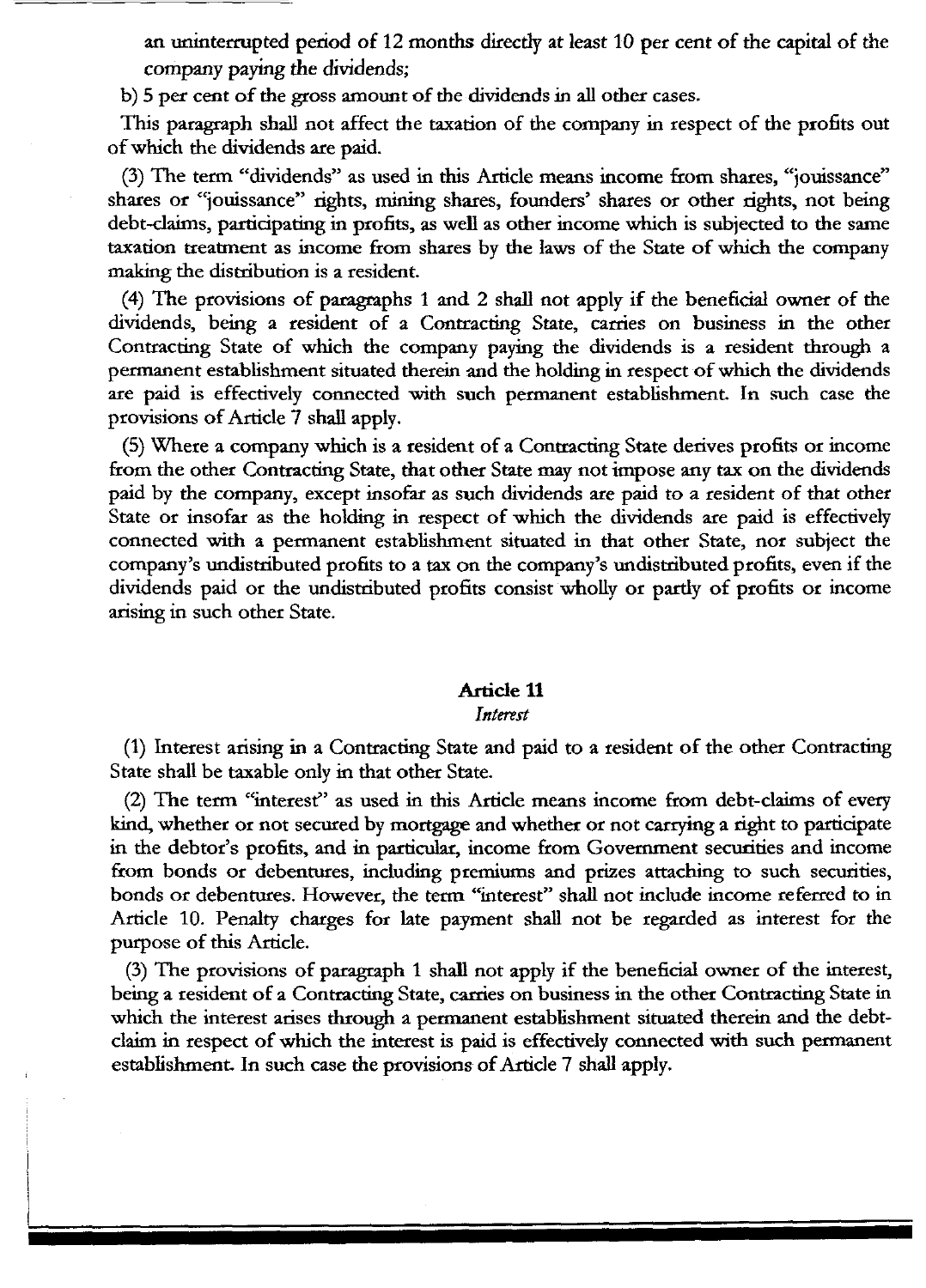(4) Where, by reason of a special relationship between the payer and the beneficial owner or between both of them and some other person, the amount of the interest, having *regard* to the debt-claim foc which it is paid, exceeds the amount which would have been agreed upon by the payer and the beneficial owner in the absence of such relationship, the provisions of this Artide shall appIy only to the Iast-mentioned amount. In such case, the excess part of the payments shall remain taxable according to the laws of each Contracting State, due regard being had to the other provisions of this Convention.

# **Article 12**

## *Rqyalties*

(1) Royalties arising in a Conteacting State and beneficially owned by a resident of the other Contracting State shall be taxable only in that other State.

(2) The *tecm* "royalties" as used in this Artide means payments of any kind eeceived as a consideration for the use of, or the right to use, any copyright of literary, artistic or scientific work including cinematograph films, any patent, trade mark, design or model, plan, secret formula or process, or for information concerning industrial, commercial or scientific experience.

(3) The provisions of paragraph 1 shall not appIy if the beneficiaI owner of the royalties, being a resident of a Contracting State, carries on business in the other Contracting State in which the royalties arise through a permanent establishment situated therein and the right or property in respect of which the royalties are paid is effectively connected with such permanent establishment. In such case the provisions of Article 7 shall apply.

(4) Where, by reason of a special relationship between the payer and the beneficial owner or between botb of tbem and some other person, the amount of tbe royalties, having regard to the use, right or information for which they are paid, exceeds the amount which would have been agreed upon by the payer and the beneficial owner in the absence of such relationship, the provisions of this Article shall apply only to the last-mentioned amount. In such case, the excess part of the payments shall remain taxable according to the laws of each Contracting State, due regard being had to the other provisions of this Convention.

# Article 13

#### *Capital Gains*

(1) Gains derived by a eesident of a Contracting State from tbe alienation of immovable property referred to in Article 6 and situated in the other Contracting State may be taxed in that otber State.

(2) Gains from the alienation of movable property forming part of the business property of a permanent establishment which an enterprise of a Contracting State has in the other Contracting State, including such gains from the alienation of such a permanent establishment (alone or with the whole enterprise), may be taxed in that other State.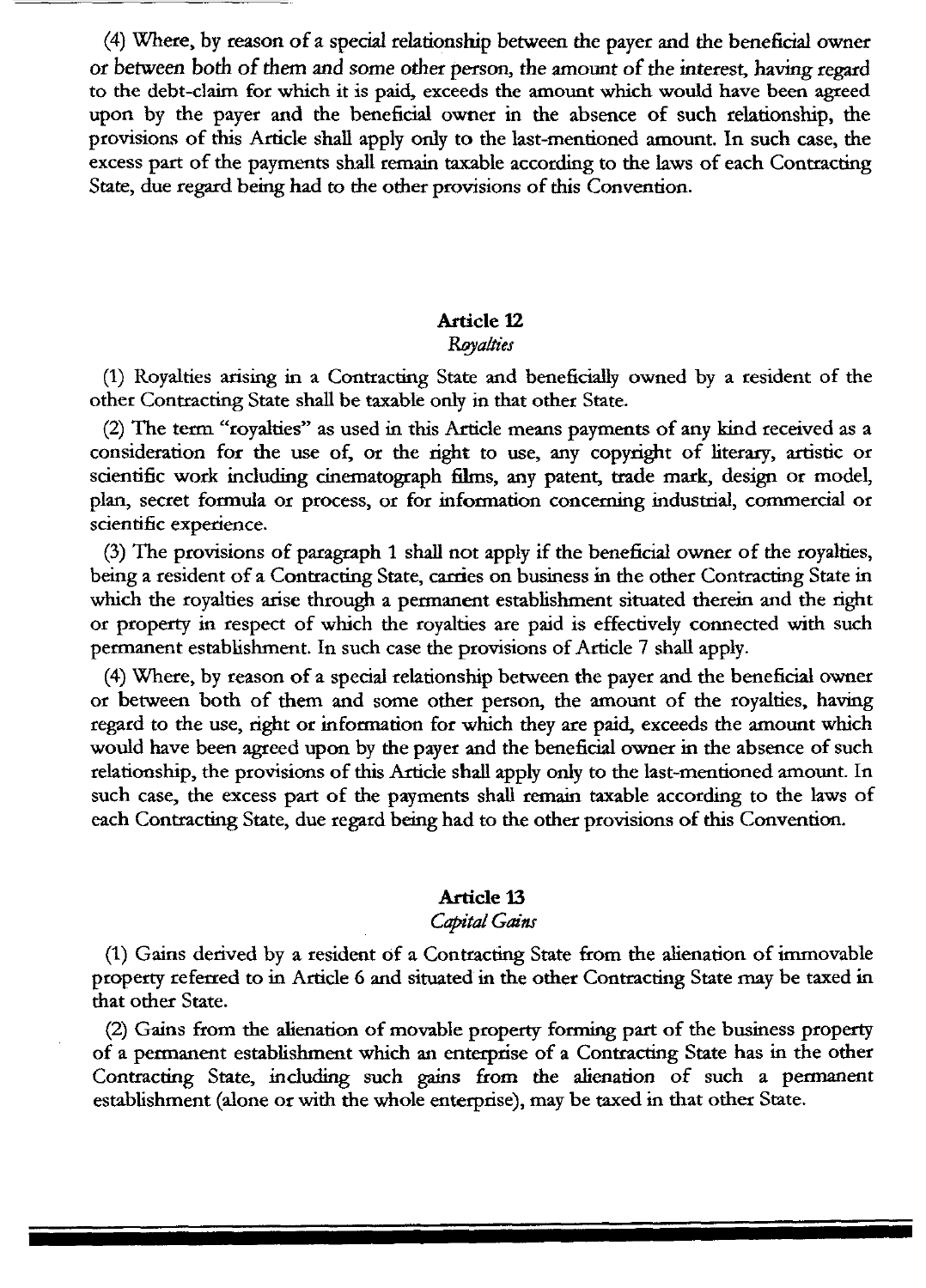(3) Gains from the alienarion of ships or aireraft operated in intemational traffic, boats engaged in inland waterways transport or movable property pertaining to the operation of such ships, aircraft or boats, shall be taxable only in the Contracting State in which the place of effecrive management of the enterprise is situated.

----------------

(4) Gains derived by a resident of a Contracting State from the alienation of shares deriving more than 50 per cent of their value direcdy or indirectly from inunovable property situated in the other Contracting State may be taxed in that other State.

(5) Gains from the alienarion of any property, other than that referred to in paragraphs 1, 2, 3 and 4, shall be taxable only in the Contracting State of which the alienator is a resident.

#### **Artide 14**

## *Income from Employment*

(1) Subject to the provisions of Articles 15, 17 and 18, salaries, wages and other similar remuneration derived by a resident of a Contracting State in respeet of an employment shall be taxable only in that State unless the employment is exercised in the other Contracting State. If the employment is so exercised, sueh remuneration as is derived therefrom may be taxed in that other State.

(2) Notwithstanding the provisions of paragraph 1, remuneration derived by a resident of a Contracting State in respect of an employment exercised in the other Contracting State shall be taxable only in the first-mentioned State if:

- a) the recipient is present in the other State for a period or periods not exceeding in the aggregate 183 days in any twelve month period commencing or ending in the fiscal year concerned; and
- b) the remuneration is paid by, or on behalf of, an employer who is not a resident of the other State; and
- c) the remuneration is not bome by a permanent establishment which the employer has in the other State.

(3) Notwithstanding the preceding provisions of this Artide, remuneration derived in respect of an employment exercised aboard a ship or aireraft operated in international traffic, or aboard a boot engaged in inland waterways transport, may be taxed in the Contracting State in which the place of effective management of the enterprise is situated.

#### **Artide 15**

#### *Din:ctors' Fees*

Directors' fees and other similar payments derived by a resident of a Contracting State in his capacity as a member of the board of directors or the board of internai auditors of a company whieh is a resident of the other Contracting State may be taxed in that other State.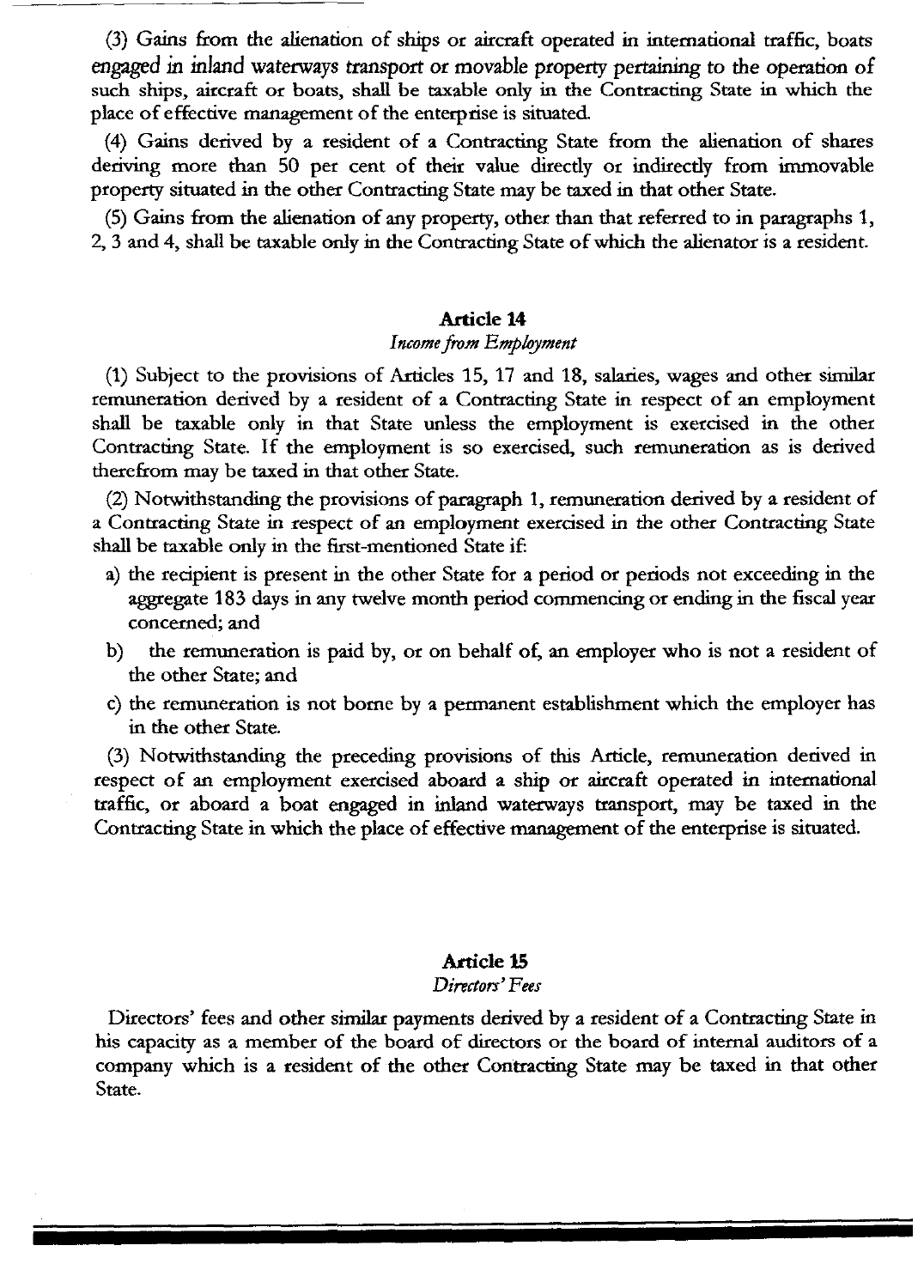### **Artiele 16**

# *Artistes and Sportsmen*

(1) Notwithstanding the provisions of Articles 7 and 14, income derived by a resident of a Contracting State as an entertainer, such as a theatre, motion picture, radio or television artiste, or a musician, or as a sportsman, from his personal activities as such exercised in the other Contracting State, may be taxed in that other State.

(2) Where income in respeet of personal activities exercised by an entertainer or a sportsman in his capacity as such accrues not to the entertainer or sportsman hirnself but to another person, that income may, notwithstanding the provisions of Articles 7 and 14, be taxed in the Contracting State in which the activities of the entertainer or sportsman are exercised.

## **Article 17**

### Pensions

(1) Subject to the provisions of paragraph 2 of Article 18, pensions and other simiIar remuneration paid to a resident of a Contracting State in consideration of past employment shall be taxable only in that State.

(2) Notwithstanding the provisions of paragraph 1, pensions and other payments made under the social security legislation of a Contracting State shall be taxable only in that State.

(3) Notwithstanding the provisions of paragraph 1, pensions and other similar remuneration (including lump-sum payments) arising in a Contracting State shall be taxable only in this State, provided that such payments derive from contributions paid to or from provisions made under a pension scheme by the recipient or on his behalf or trom endowments made by an employer to a company pensions scheme and to the extent that these contributions, provisions or the pensions or other similar remuneration have been subjected to tax or have been tax deductible in this State under the ordinary rules of its tax laws.

# **Article18**

#### Government Service

(1)

- a) Salaries, wages and other similar remuneration paid by a Contracting State, a political subdivision or a local authority thereof or some other legal entity under public law of that State to an individual in respect of services rendered to that State, subdivision or authority or other legal entity under public law of that State shall be taxable only in that State.
- b) However, such salaries, wages and other similar remuneration shall be taxable only in the other Contracting State if the services are rendered in that State and the individual is a resident of that State who:
	- aa)is a national of that State; or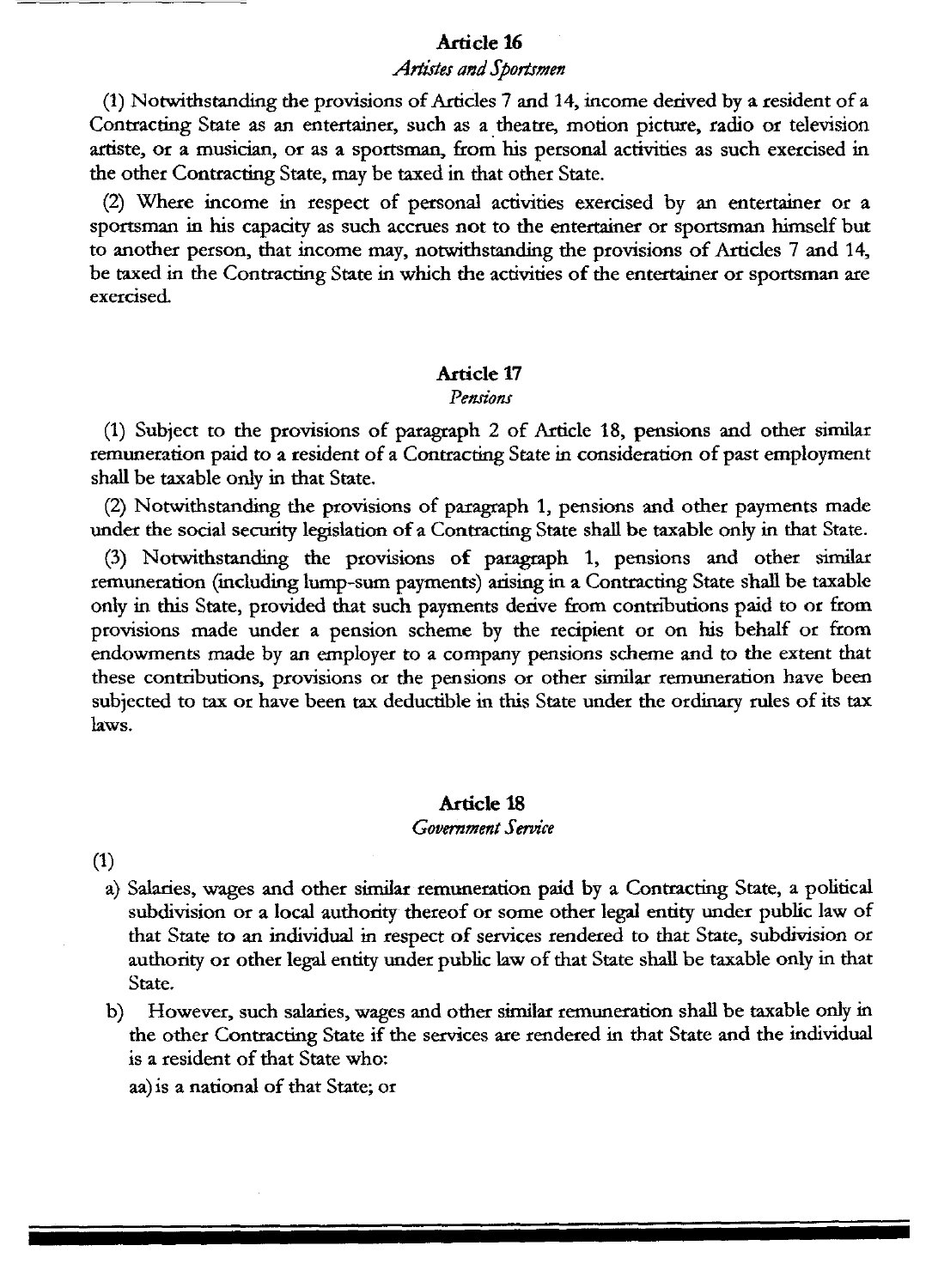bb) did not become a resident of that State solely for the purpose of rendering the services.

(2)

- a) Notwithstanding the provisions of paragraph 1, pensions and other similar remuneration paid by, or out of funds created by, a Contracting State or a politica! subdivision or a local authority thereof or some other legal entity under public law of that State to an individuai in respeet of services rendered to that State, subdivision or authority or other legal entity under public law of that State shall be taxable only in that State.
- b) However, such pensions and other similar remuneration shall be taxable only in the other Contracting State if the individual is a resident of, and a national of, that State.

 $(3)$  The provisions of Articles 14, 15, 16, and 17 shall apply to salaries, wages, pensions, and other similar remuneration in respeet of services rendered in connection with a business carried on by a Contracting State, a political subdivision or a local authority thereof or some other legal entity under public law of that State.

#### **Article 19**

### *Visiting* Professors, Teachers and Researchers

An individuai who visits a Contracting State at the invitation of that State or of a university, college, school, museum or other cultural institution of that State or under an official programme of cultural exchange for a period not exceeding three years solely for the purpose of teaching, giving lectures or carrying out research at such institution and who is, or was immediately before that visit, a resident of the other Contracting State shall be exempt from tax in the first-mentioned State on bis remuneration for such activity.

## **Article 20**

#### *Students*

Payments which a student or business apprentice who is or was immediately before visiting a Contracting State a resident of the other Conrracting State and who is present in the first-mentioned State solely for the purpose of his education or training receives for the purpose of his maintenance, education or training shall not be taxed in that State, provided that such payments anse from sources outside that State.

# **Article 21**

#### *OtherIncome*

(1) Items of income of a resident of a Contracting State, wherever arising, not dealt with in the foregoing Articles of this Convention shali be taxable only in that State.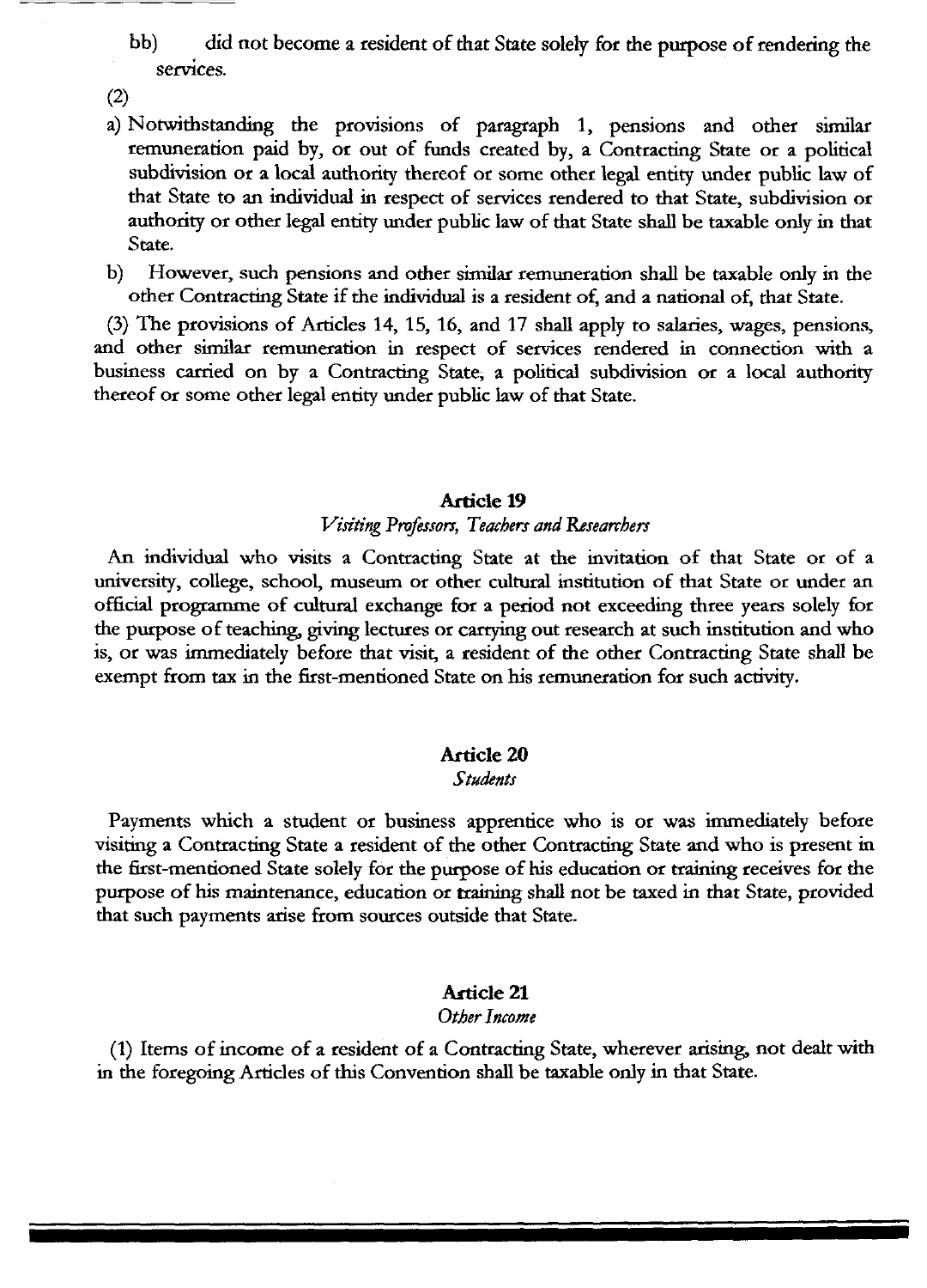(2) The provisions of paragraph 1 shall not apply to income, other than income from immovable property as defined in paragraph 2 of Article 6, if the recipient of such income, being a resident of a Contracting State, carries on business in the other Contracting State through a permanent establishment situated therein and the right or property in respeet of which the income is paid is effectively connected with such permanent establishment. In such case the provisions of Article 7 shall apply.

# Article 22

# *Capita!*

(1) CapitaI represented by immovable property referred to in Artide 6, owned by a resident of a Contracting State and situated in the other Contracting State, may be taxed in that other State.

(2) CapitaI represented by rnovable property forming part of the business property of a permanent establishment which an enterprise of a Contracting State has in the other Contracting State may be taxed in that other State.

(3) CapitaI represented by ships and aircraft operated in intemational traffic and by boats engaged in inland waterways transport, and by movabie property pertaining to the operation of such ships, aircraft and boats, shall be taxable only in the Contracting State in which the place of effective management of the enterprise is situated.

(4) All other elements of capital of a resident of a Contracting State shall be taxable only in that State.

#### Article 23

#### *Elimination of Double Taxation*

(1) Subject to the provisions of the Law of Liechtenstein regarding the elimination of double taxation which shall not affect the general principle hereof, double taxation shall be eliminated as follows:

- a) Where a resident of Liechtenstein derives income or owns capital which, in accordance with the provisions of this Convention, may be taxed in San Marino, Liechtenstein shall, subject to the provisions of subparagraphs b and c, exempt such income or capitaI from tax, but may nevertheless, in calculating the amount of tax on the remaining income or capital of such resident, take into account the exempted income or capital.
- b) Where a resident of Liechtenstein derives income which, in accordance with paragraph 2 of Artide 10 and Artide 16 of this Convention, rnay be taxed in San Marino, Liechtenstein shall credit against Liechtenstein tax on this incorne the tax paid in accordance with the law of San Marino and with the provisions of this Convention. The amount of tax to be credit must not, however, exceed the Liechtenstein tax due on the income derived from San Marino.
- c) Notwithstanding subparagraph b, income from dividends within the meaning of paragraph 2 subparagraph a and b of Article 10 paid by a company that is a resident of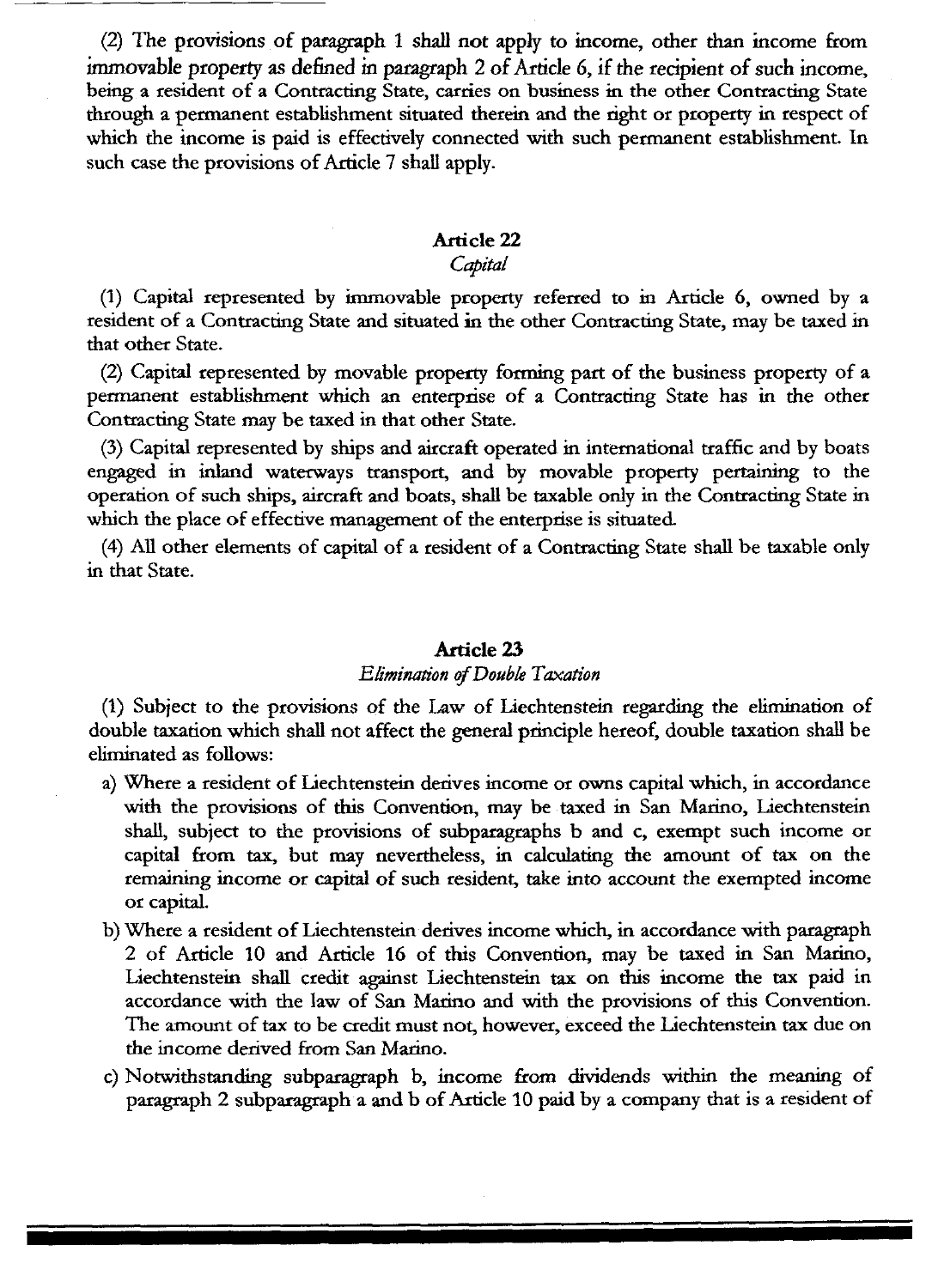Republic of San Marino to a company that is a resident of liechtenstein and that are not deductìble in determìning tbe pcofits of the payor, shall not be taxed in Liechtenstein.

(2) Subject to the provisions of the Law of San Marino regarding the elimination of double taxation which shall not affect the general principle hereof, double taxation shall be eliminated as follows:

a) Where a resident of San Marino derives income or owns capitaI which, in accordance with the provisions of this Convention, may be taxed in Liechtenstein, San Marino shall, subject to the provisions of paragraphs b and c, exempt such income from tax but may, nevertheless, in calculating the amount of tax on the remaining income or capital of such resident, take into account the exempted income or capital.

b) Where a resident of San Marino derives income which, in accordance with paragraph 2 of Article 10 and Article 16 of this convention, may be taxed in Liechtenstein, San Marino shall allow as a deduction from the tax on the income of that resident, an amount equal to tbe tax paid in Liechtenstein. Such deduction shall not, however, exceed that part of the income tax, as computed before the deduction is given, which is attributable to the income arising in Liechtenstein.

c) Notwithstanding paragraph b, where a company which is a resident of San Marino has held at least 10 percent of the capital of a company which is a resident of Liechtenstein paying dividends for an uninterrupted period of at least 12 months prior to the decision to distribute the dividends, San Marino shall exempt frorn tax the dividends paid by the company which is a resident of Liechtenstein to the company which is a resident of San Marino.

# Artide 24

### *Non-Discriminotion*

(1) Nationals of a Conttacting State shall not be subjected in the other Conttacting State to any taxation or any requirement connected therewith, which is other or more burdensome than the taxation and connected requirements to which nationals of that other State in the same circumstances, in particular with respect to residence, are or may be subjected. This provision shall, notwithstanding the provisions of Article 1, also apply to persons who are not residents of one or both of the Contracting States.

(2) Stateless persons who are residents of a Contracting State shall not be subjected in cither Contracting State to any taxation or any requirement connected therewitb, which is other or more burdensome than the taxation and connected requirements to which nationals of the State concemed in the same circumstances, in particular with respect to residence, are or may be subjected.

(3)

a) The taxation on a permanent establishment which an enterprise of a Contracting State has in the other Conttacting State shall not be less favourably levied in that other State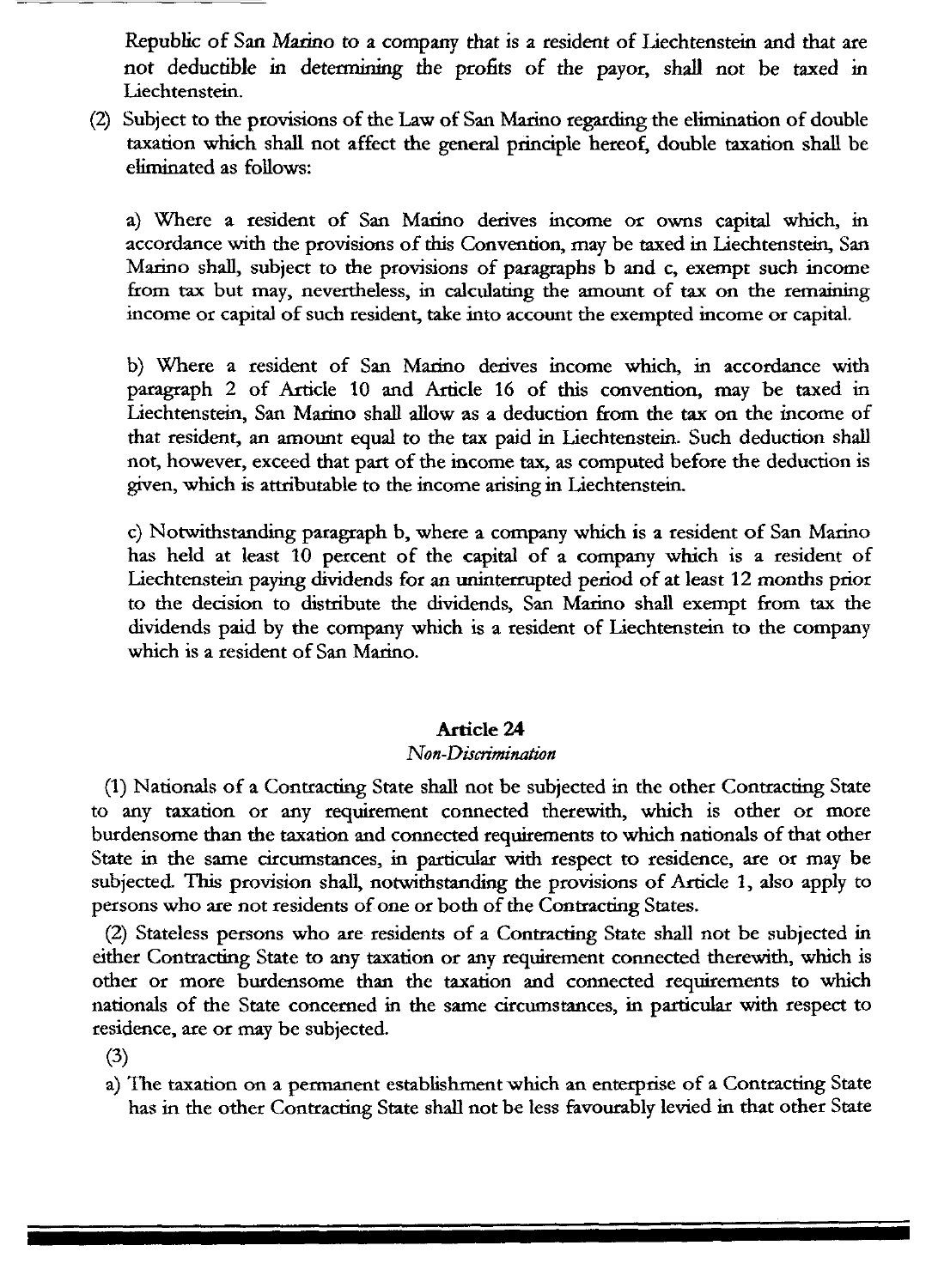than the taxation levied on enterprises of that other State carrying on the same activities. This provision shall not be construed as obliging a Contracting State to grant to residents of the other Conttacting State any personal a1lowances, reliefs and reductions for taxation purposes on account of civil status or family responsibilities which it grants to its own residents.

b) Where a permanent establishment situated in a State receives dividends, interest or royalties arising in the other State corresponding to property or rights effectively connected with that permanent establishment, such income shall be taxable in the other State in accordance with the provisions of paragraph 2 of Artide 10, paragraphs 1 and 4 of Artide 11 and paragraphs 1 and 4 of Artide 12. Tbe first-mentioned State shall eliminate double taxation according to the terrns set forth in paragraphs 1 and 2 of Arride 23. This provision shall apply irrespecrive of the location of tbe head office of the enterprise on which the permanent establishment depends.

(4) Except where the provisions of paragraph 1 of Article 9, paragraph 6 of Article 11, or paragraph 4 of Arride 12, apply, interest, royalties and otber disbursements paid by an enterprise of a Contracting State to a resident of the other Contracting State shall, for the purpose of determining the taxable profits of such enterprise, be deductible under the same conditions as if they had been paid to a resident of the first-mentioned State. Similarly, any debts of an enterprise of a Contracting State to a resident of the other Contracting State shall, for the purpose of determining the taxable capital of such enterprise, be deductible under tbe same conditions as if they had been contracted to a resident of tbe firstmenrioned State.

(5) Enterprises of a Contracting State, the capita! of which is wholly or partly owned or controlled, directly or indirectly, by one or more residents of the other Contracting State, shall not be subjected in the first-menrioned State to any taxarion or any requirement connected therewitb which is other or more burdensome than the taxarion and connected requirements to which other similar enterprises of the first-mentioned State are or may be subjected.

(6) Tbe provisions of this Artide shall, notwitbstanding tbe provisions of Arricle 2, apply to taxes of every kind and descriprion.

# **Artide 25**

# *Mutual Agreement Procedure*

(1) Where a person considers that the actions of one or both of the Contracting States result or will result for him in taxarion not in accordance with tbe provisions of this Convention, he may, irrespective of the remedies provided by the domestic law of those States, present his case to the competent authority of the Contracting State of which he is a resident or, if his case comes under paragraph 1 of Article 24, to that of the Contracting State of which he is a national. The case must be presented within three years from the first notification of the action resulting in taxation not in accordance with the provisions of this Convention.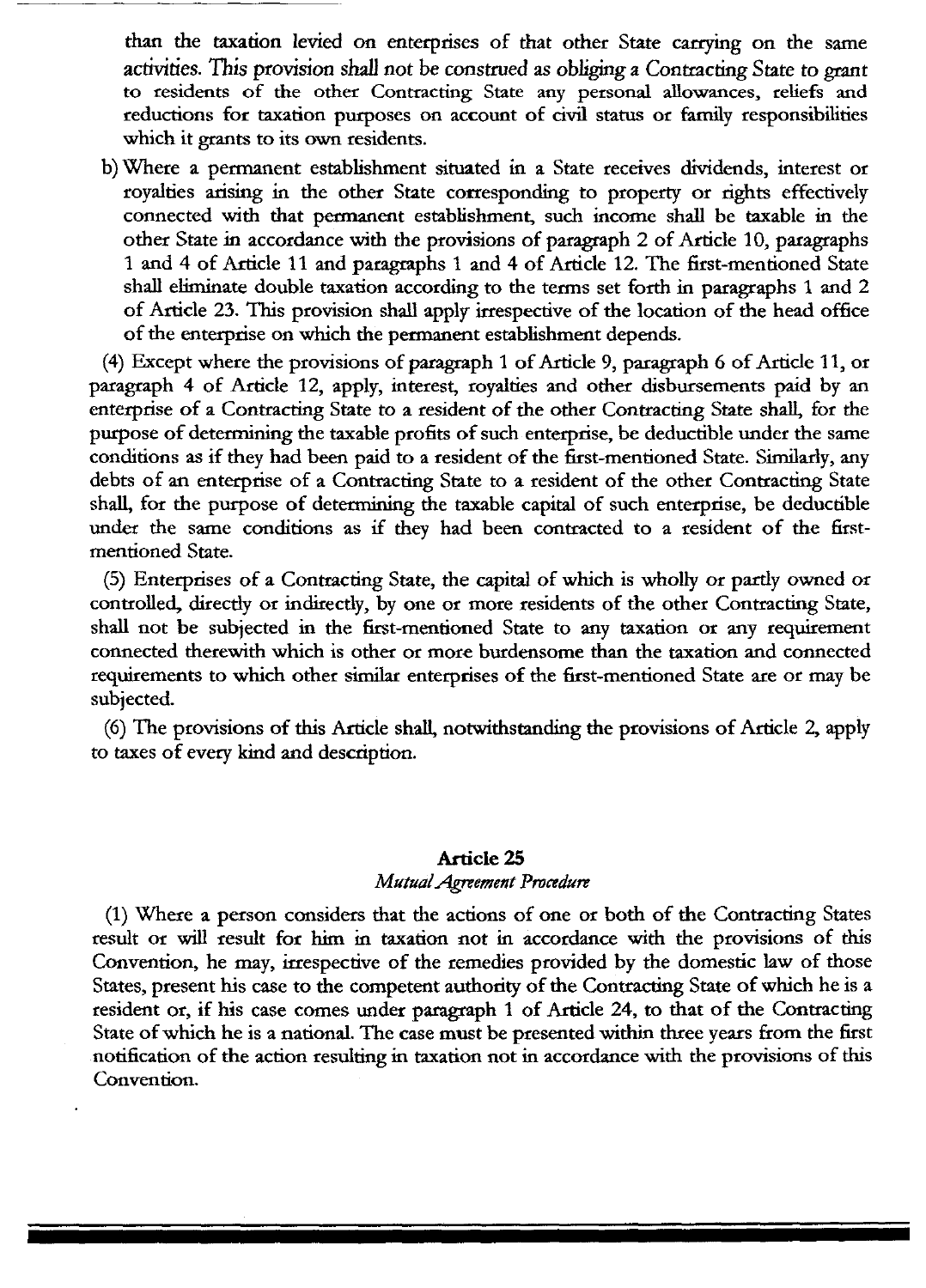(2) Tbe competent authority shall endeavour, if the objection appears to it to be justified and if it is not itself able to arrive at a satisfactory solution, to resolve the case by mutual agreement with the competent authority of the other Contracting State, with a view to the avoidance of taxation which is not in aeeordance witb this Convention. Any agreement reached shall be impiemented notwithstanding any time limits in tbe domestic law of the Contracting States.

(3) Tbc competent autborities of tbe Contracting States shall endeavour to resolve by mutuai agreement any difficulties or doubts arising as to the interpretation or application of this Convention. They may also consult together for the elimination of double taxation in cases not provided for in this Convention. To that regard, it is not necessary to present a case according to paragraph 1.

(4) Tbe competent authorities of the Contracting States may communicate with each other directly, including through a joint commission consisting of themselves or their representatives, far the purpose of reaching an agreement in the sense of the preceding paragraphs.

- (5) Where,
- a) under paragraph 1, a person has presented a case to the competent authority of a Contracting State on the basis that the actions of one or both of the Contracting States have resulted for that person in taxation not in accordance with the provisions of this Convention; and
- b) the competent authorities are unable to reach an agreement to resolve that case pursuant to paragraph 2 within two years from the presentation of the case to the competent authority of the other Contracting State;

any unresolved issues arising from the case shall be submitted to arbitration if the person so requests. These unresolved issues shall not, however, be submitted to arbitration if a decision on these issues has already been rendered by a court or administrative tribunal of either State. Unless a person directly affected by the case does not accept the mutual agreement that implements the arbitration decision, that decision shall be binding on both Contracting States and shaII be implemented notwithstanding any time limits in the domestic laws of these States. The competent authorities of the Contracting States shall by mutual agreement settle the mode of application of this paragraph

### **Artide 26**

### *Exchange* 0/*ltifOrmation*

(1) Tbc competent autborities of tbc Contracting States shall exchange such information as is foreseeably relevant for carrying out the provisions of this Convention or to the administration or enforcement of the domestic laws concerning taxes of every kind and description imposed on behalf of the Contracting States, or of their political subdivisions or local authorities, insofar as the taxation thereunder is not contrary to this Convention. The exchange of information is not restricted by Articles 1 and 2.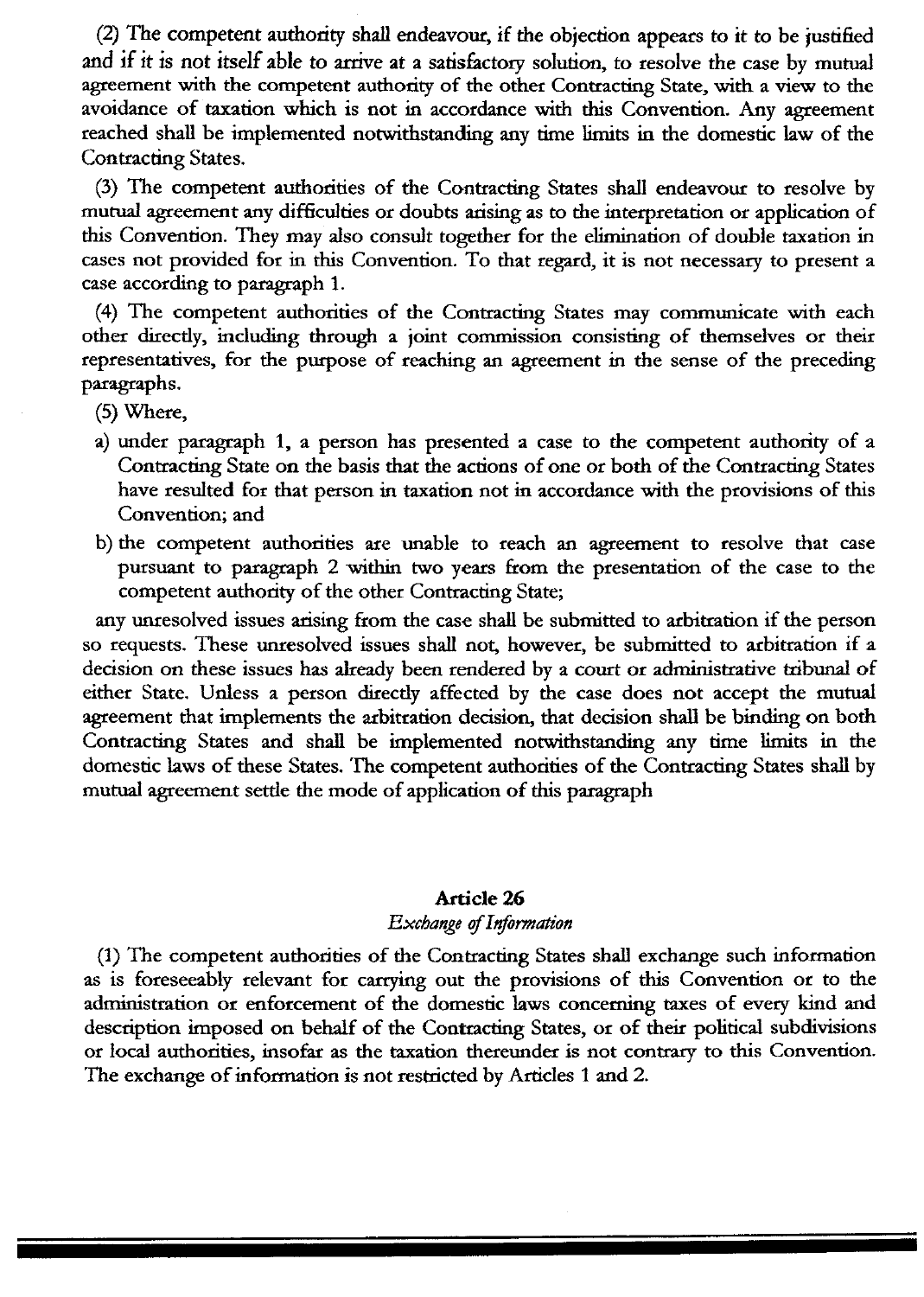(2) Any information received under paragraph 1 by a Contracting State shall be treated as secret in the same manner as information obtained under the domestic laws of that State and shall be disclosed only to persons or authorities (including courts and administrative bodies) concemed with the assessment or collection of, the enforcement or prosecution in respect of, the determination of appeals in relation to the taxes referred to in paragraph 1, or the oversight of the above. Such persons or authorities shall use tbe information onIy for such purposes. They may disclose the information in public court proceedings or in judiciaI decisions.

(3) In no case shall tbe provisions of paragraphs 1 and 2 be construed so as to impose on a Contraeting State the obligation:

- a) to carry out administrative measures at variance witb tbe laws and administrative practice of that or of the other Contracting State;
- b) to supply information which is not obtainable under the laws or in the normal course of the administration of that or of the other Contracting State;
- c) to supply information which would disclose any trade, business, industriaI, commerciaI or professiona! secret or trade process, or information tbe disclosure of which would be contrary to public policy *(ordre pubiic).*

(4) If information is requested by a Contracting State in accordance with this Article, the other Contracting State shall use its information gathering measures to obtain the requested information, even though that other State may not need such information for its own tax purposes. The obligation contained in the preceding sentence is subject to the limitations of paragraph 3 but in no case shall such limitations be construed to permit a Contracting State to decline to supply information solely because it has no domestic interest in such information.

(5) In no case shall the provisions of paragraph 3 be construed to permit a Conttacting State to decline to supply information solely because the information is held by a bank, other financial institution, nominee or person acting in an agency or a fiduciary capacity or because it relates to ownership interests in a person.

### **Artide 27**

#### *Members ofDiplomaiU Missions and Consufar Posts*

Nothing in this Convention shall affect the fiscal privileges of members of diplomatic missions or consular posts under the generaI rules of intemational 1aw or under the provisions of special agreements.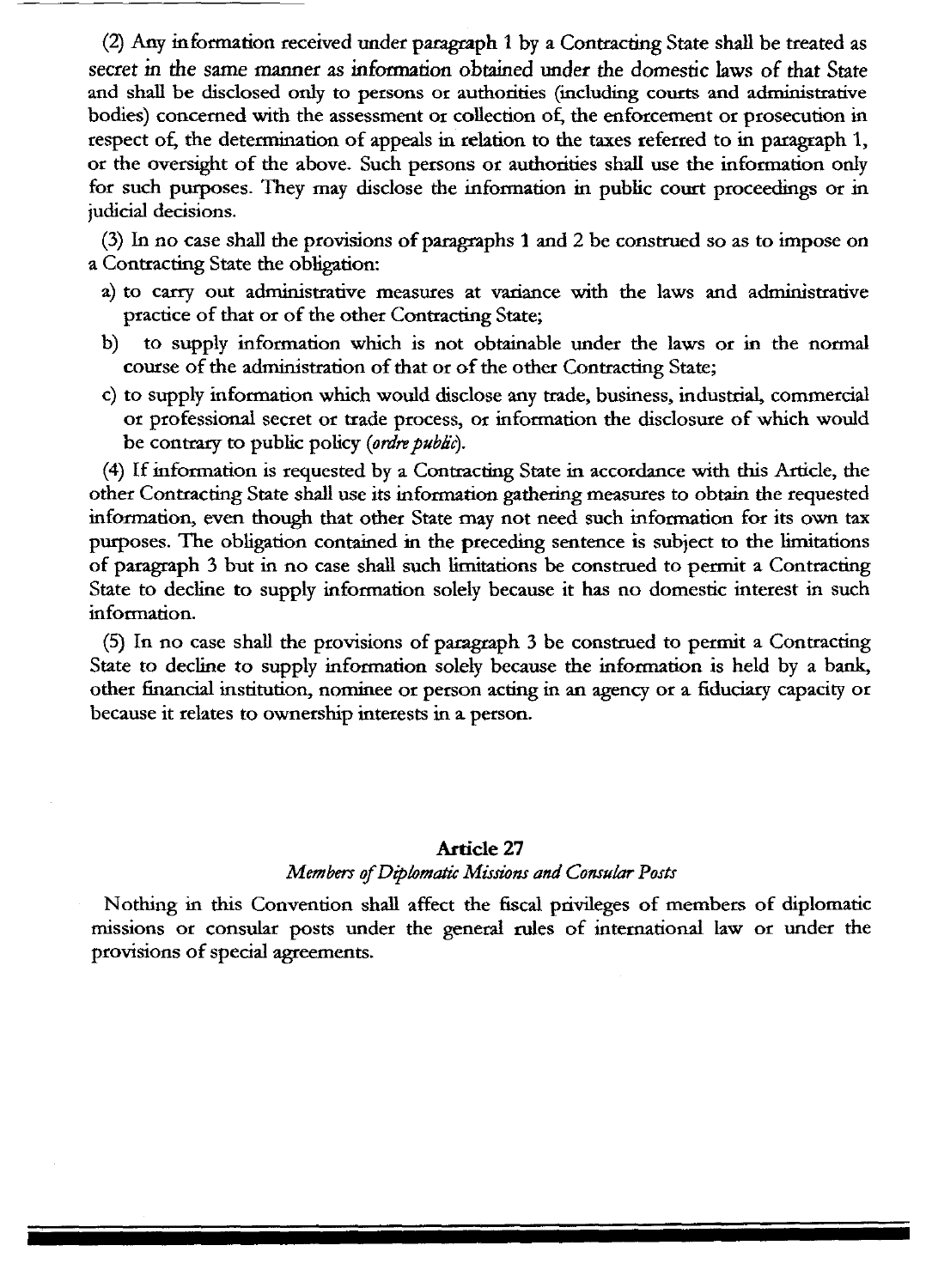# Article 28

# *Reftnds*

(1) Taxes collected in a Contracting State through a withholding tax shall be refunded upon request of the interested party where the right to levy such taxes is limited by the provisions of this Convention.

(2) Refund claims to be subrnitted within tbe rime limits set forth in the laws of tbe Contracting State which has to make the refund, shall be accompanied by an official declaration of the Contracting State of which the taxpayer is a resident stating that such taxpayer meets the requirements to be entitled to the benefits of this Convention.

(3) The competent authorities of the Contracting States shall decide by mutual agreement, in accordance with the provisions of Article 25 of this Convention, the mode of application of this Article.

# Article 29

#### *Protorol*

The attached Protocol shall be an integral part of this Convention.

### Article 30

# *Entry into Force*

(1) Tbe Contracting States shall notify each otber in writing, through diplomatic channels, that tbe procedures required by its law for tbe entry into force of this Convention have been satisfied. This Convention shall enter into force on the date of receipt of the last notification.

(2) This Convention shall have effect:

- a) in respect of taxes withheld at source, to income derived on or after 1 January of the calendar year next following the year in which this Convention enters into force;
- b) in respect of other taxes on income and taxes on capital, to taxes chargeable for any taxable year beginning on or after 1 January of the calendar year next following the year in which this Convention enters into force.

# Article **31**

### *Termifll.1tion*

This Convention shall remain in force until terminated by a Contracting State. Either Contracting State may terminate this Convention, through diplomatic channels, by giving notice of termination at least six months before the end of any calendar year following the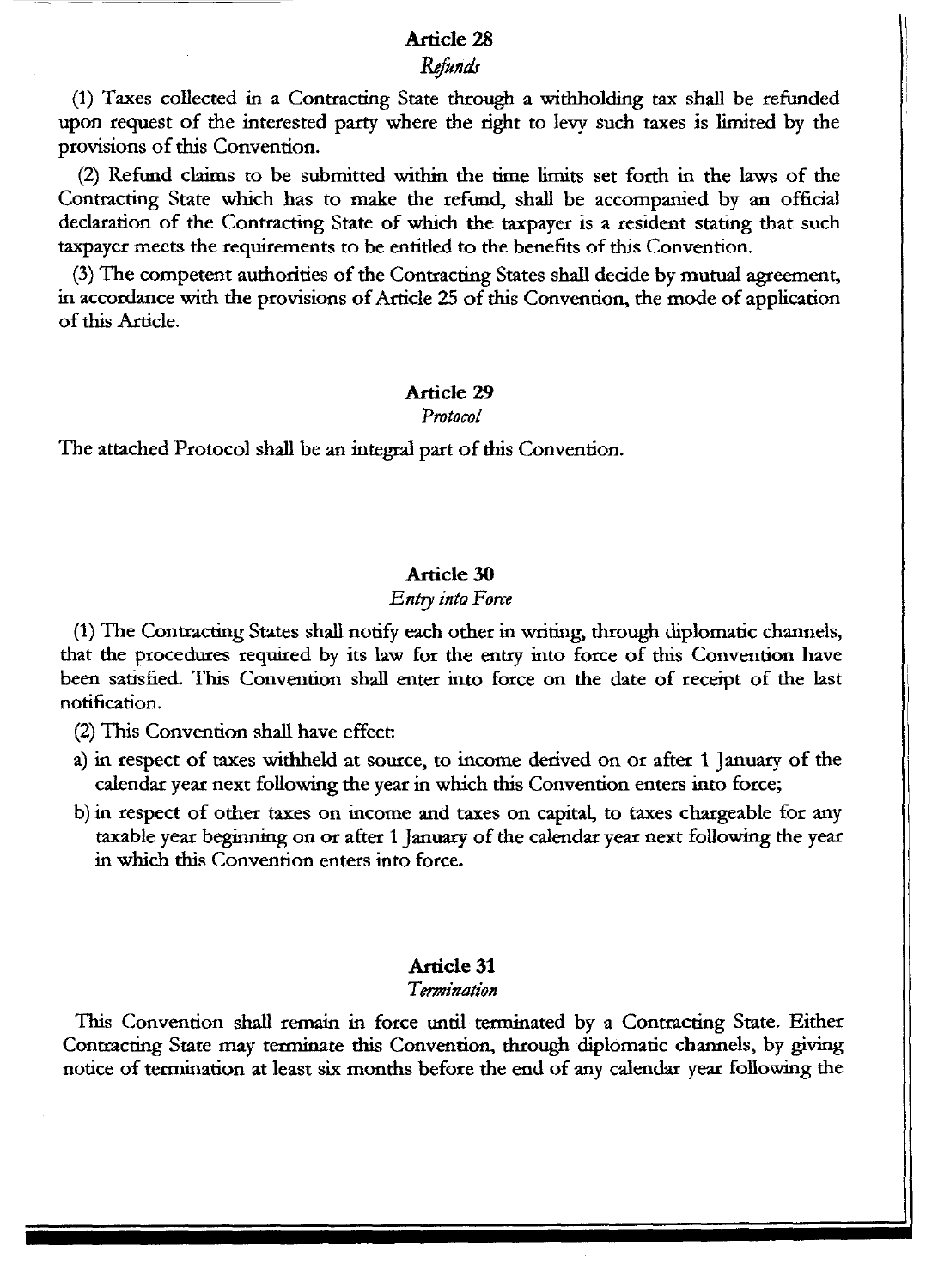fifth year after the entry into force. In such event, this Convention shall cease to have effect

- a) in respect of taxes withheld at source, to incorne derived on or after 1 ]anuary of the calendar year next following the year in which the notice is given;
- b) in respect of other taxes on income and taxes on capital, to taxes chargeable for any taxable year beginning on or after 1 January of the calendar year next following the year in which the notice is given.

IN WITNESS THEREOF, the undersigned, duly authorised to this end, have signed this Convention.

Done in duplicate at  $\Rightarrow$ r-u->àe<sup>e</sup> , on 23/9/09, in the Italian, German and English languages, all texts being equally autbenric. In case of divergence between the texts the English text shall prevail.

For the Govemment of tbe Republic of San Marino  $G - W$  } it  $W$ 

For the Govemment of the Principality of Liechtenstein runningleti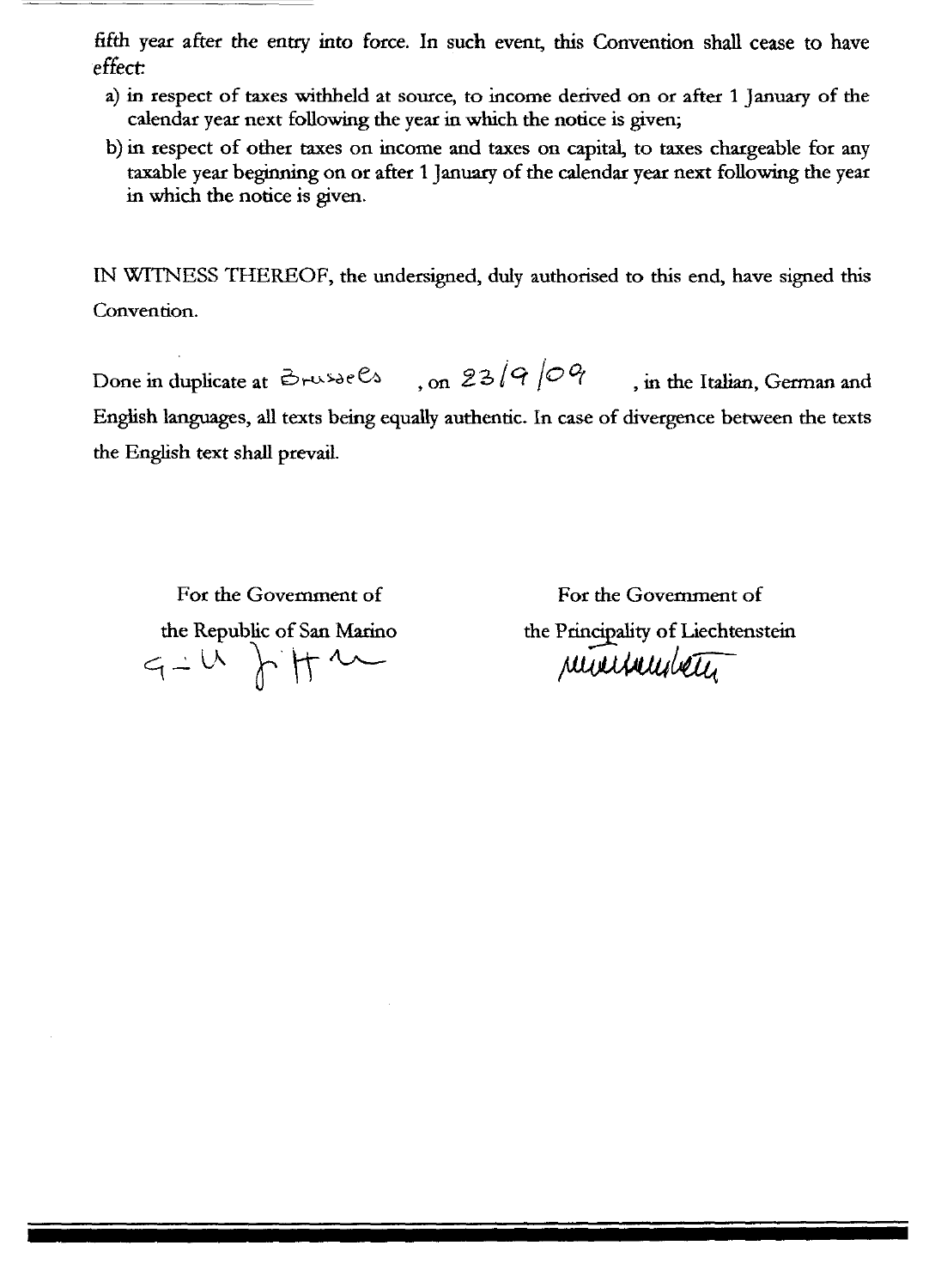# **Protocol**

At the signing today of the Convention between the Principality of Liechtenstein and the Republic of San Marino for the Avoidance of Double Taxation with respeet to Taxes on lncome and on CapitaI, the undersigned have agreed upon the following provisions, which shall form an integral part of this Convention:

1. With respeet to paragraph 1 of Artide 4 it is understood that investment funds or schemes constituted under the law of, and established in, a Contracting State which, irrespective of whether they are bodies corporate under that law;

- a) receive income arising in the other Contracting State;
- b) are not treated as bodies corporate for the purpose of taxing that incorne in the Contracting State under the law of which they are constituted; and
- c) are not subject to tax on that income in that State;

shall be treated for the purposes of this Convention as:

- a) residents of the State in which they are established; and
- b) benefieial owners of the aggregate amount of that income on which individuals and bodies corporate, who are residents of that or any further Contracting State, are subject to tax therein.

The extent of Convention benefits is to be determined by the extent of Convention benefits residents of that or any further Contracting State participating in the investment fund or scheme are entitled to.

For the purposes of this paragraph:

- a) "investment fund or scheme" means, in the case of Liechtenstein, an "Investmentunternehmen" within the meaning of the "Gesetz iiber Investmentuntemehrnen (IUG)" of 19 May 2005, LGBl. 2005, No. 156, and, in the case of San Marino, an "Fondo comune di investimento" within the meaning of the "Legge sulle imprese e sui servizi bancari e assicurativi" of 17 November 2005 N.165 and by "Regolamento in materia di servizi di investimento collettivo" N. 2006-3 of Republic of San Marino Central Bank;
- b) "further Contracting State" rneans each State which the other Contracting State has concluded a Convention for the avoidance of double taxation with respect to taxes on income and on capitaI with;
- c) a "resident participating in the investment fund or scheme" means a resident who is entitled to participate in or receive profits or income from the acquisition, holding, management or disposal of any part of the property (including money), which is subject to the arrangements constituting the investment fund or scheme, or sums paid out of such profits or income.

2. With respect to paragraph 1 of Artide 4, it is understood that pension schemes constituted unter the law of, and established in, a Contracting State which, irrespective of whether they are bodies corporate under that law;

- a) receive income arising in the other Contracting State; and
- b) are exempt from income taxation under the law of the State in which they are constituted,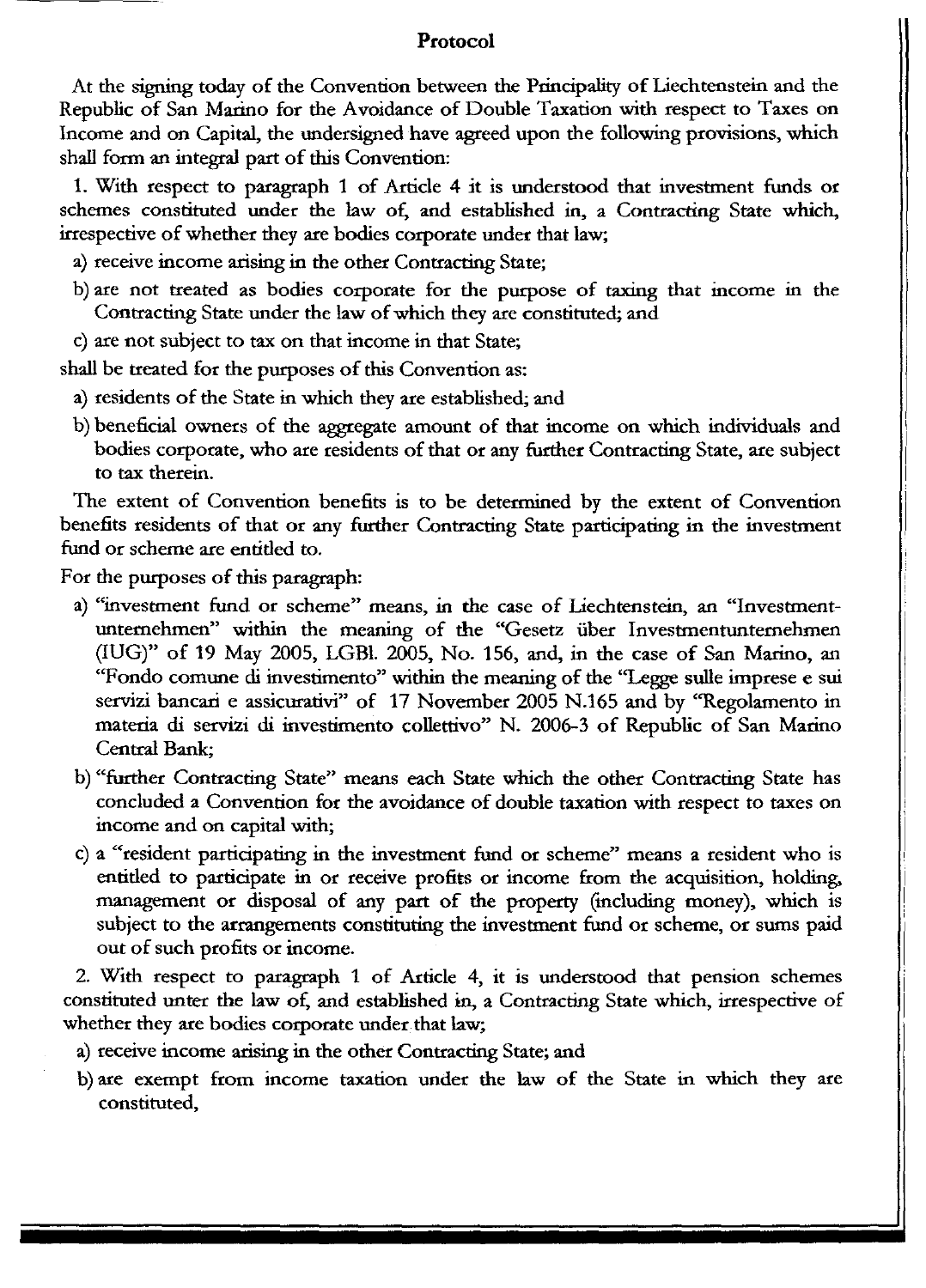shall be treated for the purposes of this Convention as:

- a) residents of the State in which they are established; and
- b) beneficial owners of the aggregate amount of that income on which individuals and bodies corporate, who are residents of that or any further Contracting State, are subject to tax therein.

The extent of Convention benefits is to be determìned by the extent of Convention benefits of residents of that or any further Contracting State beneficially owning an interest in tbe pension scheme.

For the purposes of this paragraph:

- a) "pension scheme" means, in the case of Liechtenstein, any arrangement within the rneaning of tbe "Gesetz iiber die betriebliche Pensionsvorsorge (BPVG)" of 20 October 1987, LGBl. 1988, No. 12, (induding the associated regulations) and, in the case of San Marino any arrangement within the rneaning of the " Legge di Riforma del Sistema PrevidenziaIe" of 8 November 2005 N.157 and subsequent amendernents and integrations;
- b) "further Contracting State" means each State which the other Contracting State has concluded a Convention for the avoidance of double taxation with respect to taxes on income and on capitaI witb;
- c) a "resident beneficially owning an interest in tbe pension scheme" rneans a resident for whose benefit pensions or retirement benefits are administered or provided or income is eamed.

3. With respect to paragraph 1 of Artide 4, it is understood that persons otber than individuals established in a Contracting State which, irrespective of whether they are bodies corporate under that law;

- a) receive income arising in the other Contracting State;
- b) soIely and irrevocably serve charitable, culturaI or idealistic purposes on a non-forprofit basis; and
- c) are exempt from income taxation by reason of their nature as such under the law of tbe Contracting State in which tbey are established;

shall be treated for the purposes of this Convention as residents of the State in which they are established

4. With respect to paragraph 1 of Article 4, it is understood that persons other than individuals established in a Conrracting State which, irrespective of whether they are bodies corporate under that law;

- a) receive income arising in the other Contracting State;
- b) are not treated as bodies corporate for the purpose of taxing that income in the Contracting State under the law of which they are constituted; and

c) are not subject to tax on that income in that State;

shall be treated for the purposes of this Convention as:

a) residents of the Contracting State in which they are established; and